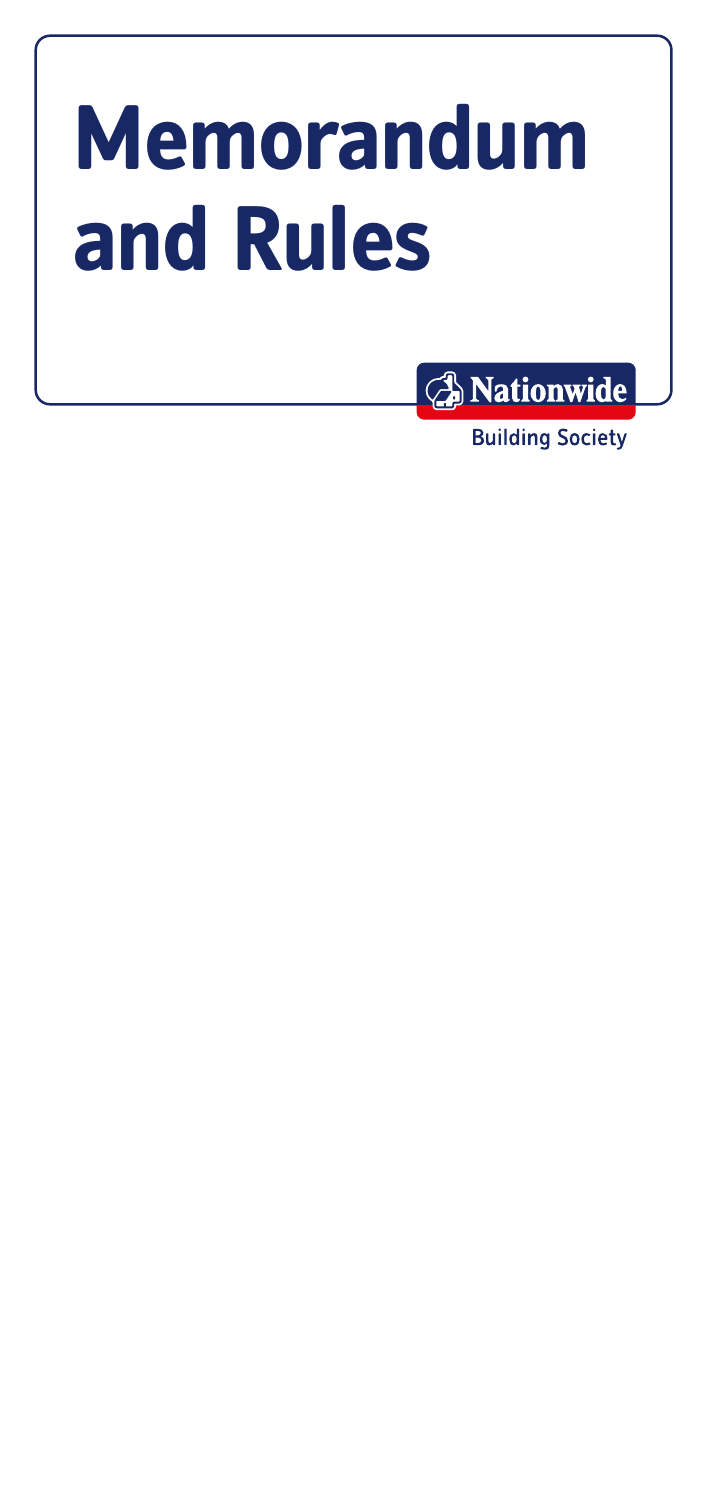# **Contents**

| Memorandum                  | 1  |
|-----------------------------|----|
| <b>Rules</b>                | 4  |
| General                     | 4  |
| Membership                  | 6  |
| Meetings and postal ballots | 8  |
| Voting                      | 14 |
| The Board                   | 17 |
| Miscellaneous               | 23 |
| Interpretation section      | 25 |
| Index to Rules              | 33 |
|                             |    |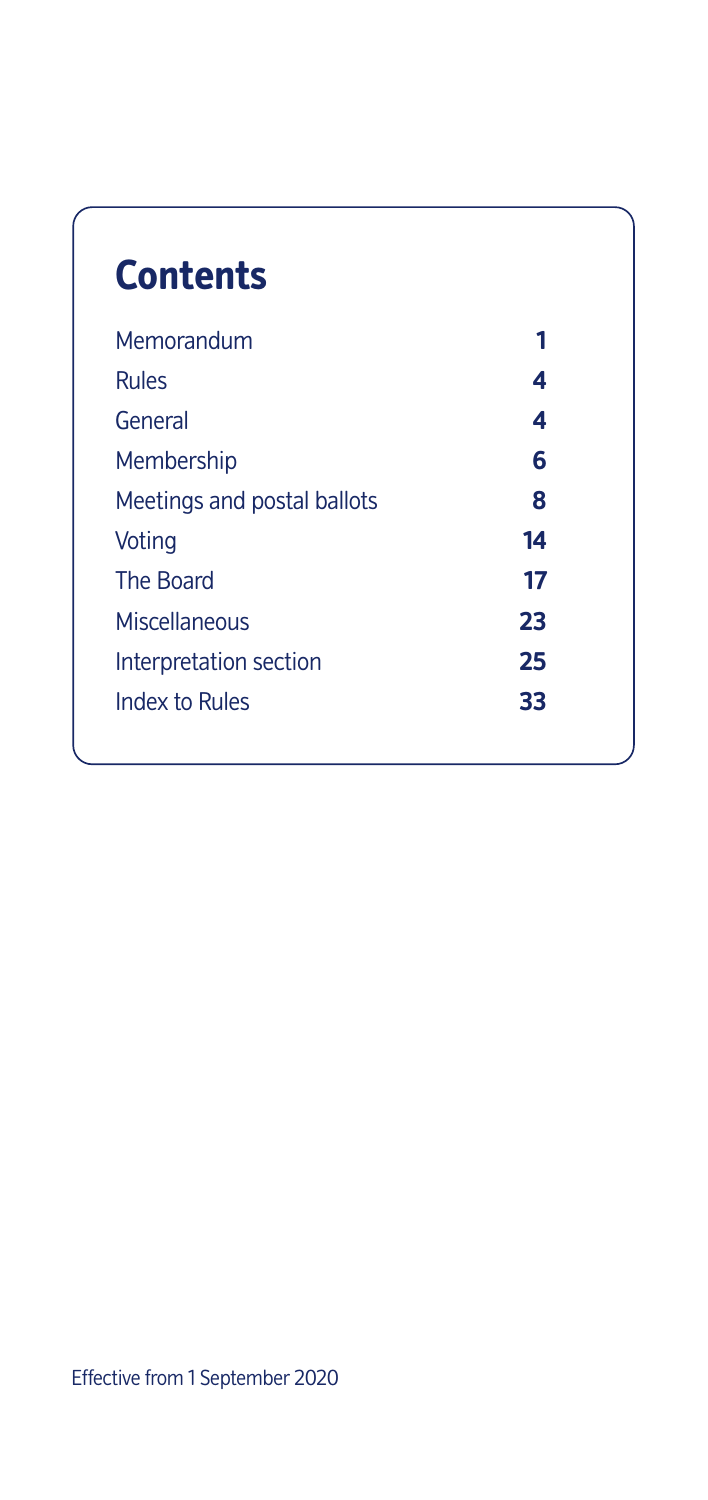# **Memorandum**

*Words in italics are explained in paragraph 6* 

- 1. The Society's name is Nationwide Building Society.
- 2. The principal office of the Society is Nationwide House, Pipers Way, Swindon SN38 1NW.
- 3. The Society's principal purpose is making loans which are secured on *residential property* and are funded substantially by its *members*. The other purposes of the Society are:
- (a) to carry on the businesses of banking, investment, insurance and the *provision* of financial services and facilities;
- (b) to carry on any businesses connected with the *provision* of housing or other accommodation or any services relating to housing or other accommodation;
- (c) to carry on any businesses in the fields of information technology, data processing and communications;
- (d) to carry on any businesses involving the *provision* of goods or other services (whether for consumers or others) or *dealing* in any *property*;
- (e) to act as a *parent undertaking* and investment body and to assist and co-ordinate the activities of any undertakings in which it holds an interest:
- (f) to promote and support community and charitable purposes;
- (g) to carry on or participate in any business or other activity which, in the opinion of the Board of Directors or any duly authorised officer or employee of the Society, may conveniently be carried on in connection with any other activity of the Society or for developing, taking advantage of or protecting any of the *property* or income of the Society or any *connected undertaking*  of the Society or managing any risks associated with the activities of the Society or any *connected undertaking* of the Society.
- 4. The powers of the Society are set out below. These may be exercised in connection with any of the Society's purposes.
- (a) to do all things which, in the opinion of the Board of Directors or any duly authorised officer or employee of the Society, are necessary or may help the Society to achieve any of its purposes (including, for example, raising capital and other funds in any manner, whether or not involving the issue of *securities*);
- (b) to guarantee or enter into any indemnity or other arrangement relating to the discharge of any other *person's* obligations;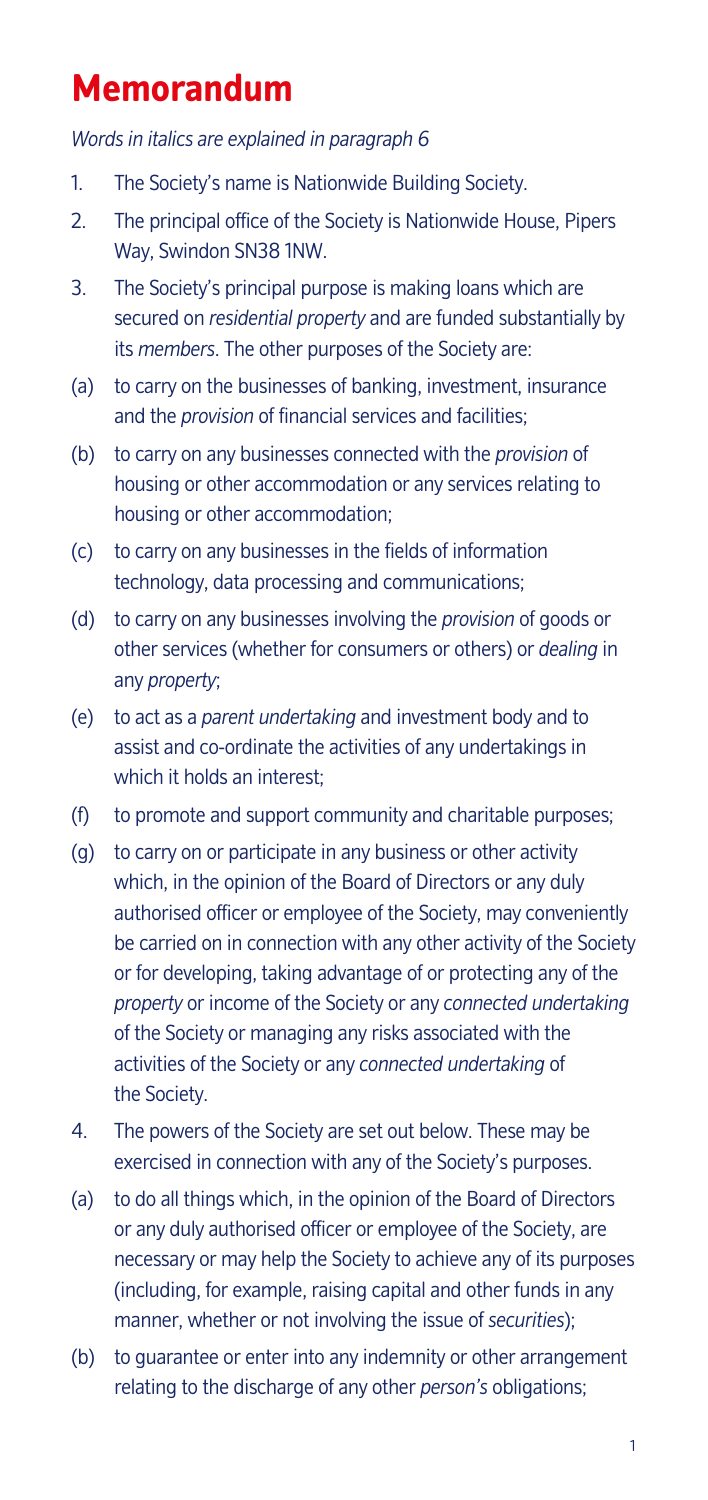- (c) to *provide* for pensions, insurance and benefits of any kind for individuals who are or at any time were officers or employees of the Society or a related undertaking and for any relatives or dependants of such individuals or for anyone having any relationship with such an individual. For this paragraph, any *connected undertaking* or former *connected undertaking* of the Society and any predecessor in business of any of them is a related undertaking. Also, insurance includes directors' and officers' liability insurance;
- (d) to make donations and *provide* assistance of any kind to any body or association having any charitable, public or community purpose or object;
- (e) to exercise any power of the Society for any consideration of any kind (including, for example, in the form of *securities* or obligations of another *person*) or for no consideration;
- (f) to act as trustee, personal representative, custodian, director, receiver, manager, agent or intermediary of any kind and for any purpose.

Anything which the Society may do may be done by it in any part of the world and either alone or in partnership, association or joint venture with one or more other *persons* and either directly or indirectly. In carrying out any of its purposes or exercising any of its powers, the Society may act in any capacity and this includes acting as agent for another *person* and carrying out any functions for any other *person*.

In addition, the Society has power to *dispose* of all or any part of its business or *property*. The Society also has power to take any lawful steps with a view to a merger with another entity, a transfer of all or part of its engagements to another entity or a winding up of the Society or distribution of all or any of its *property*.

- 5. The purposes and powers set out in paragraphs 3 and 4 above are to be interpreted by using the following principles:
- (a) each subparagraph and each activity referred to in any subparagraph is to be interpreted in the broadest possible sense and any examples given are not to be interpreted as restricting the meaning of the purpose or power which they relate to;
- (b) each subparagraph and each activity referred to in any subparagraph is to be interpreted separately and (without qualifying the fact that the Society's principal purpose is making loans which are secured on *residential property* and are funded substantially by its *members*) none of the subparagraphs or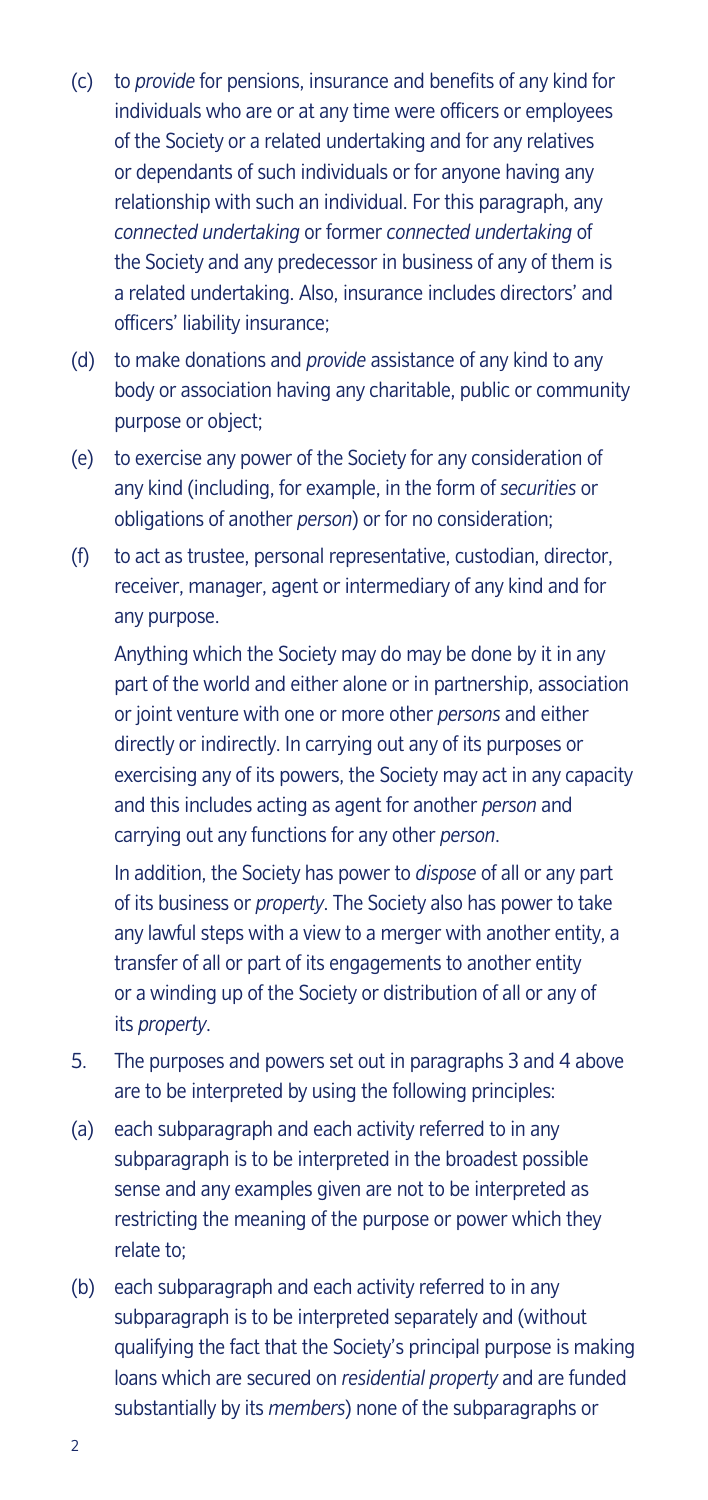activities is to be interpreted in a way which would make it subordinate or incidental to another subparagraph or activity, unless the wording expressly requires this; and

- (c) any words in the singular include the plural.
- 6. The words in italics have the meanings set out against them below:
- *acquire (or acquiring)*  to acquire in any way, including purchasing, leasing, licensing, exchanging, borrowing, receiving or otherwise obtaining rights in respect of the *property* in question. The acquiring can be direct or indirect and on any terms and conditions and can be of all the rights in the *property*  in question or of only an interest or share in it;
- *connected undertaking*  has the meaning set out in section 119 of the Building Societies Act 1986;
- *deal (or dealing)*  to *acquire*, *dispose* of, issue, grant, negotiate, discount, guarantee, transfer, subscribe for, borrow or lend;
- *dispose (or disposing)* to dispose in any way, including selling, leasing, licensing, exchanging, lending, charging or otherwise granting rights in respect of the *property* in question. The disposing can be direct or indirect and on any terms and conditions and can be of all the rights in the *property* in question or of only an interest or share in it;
- *member*  a *person* who is a member under the Society's Rules;
- *parent undertaking* has the meaning set out in section 1162 of the Companies Act 2006;
- **person** any individual or body corporate;
- *property* (save where used in the expression *residential property*) any real or personal property (including *securities*, intellectual property and money) of any kind and any interest or rights in such property;
- *provide (or provision)*  provide or supply or make arrangements for another *person* to provide or supply. This can be by any means and on any terms and conditions and may or may not involve any *property* being *disposed* of;
- *residential property* has the meaning set out in section 5 of the Building Societies Act 1986;
- *securities* any shares (or other participation rights), stocks, debentures, deposit receipts, bills, bonds, notes, warrants, options, instruments (whether negotiable or not) or any other right or obligation. These can be fully, partly or nil paid.

Any reference in this paragraph to any legislation includes that legislation as amended or re-enacted from time to time.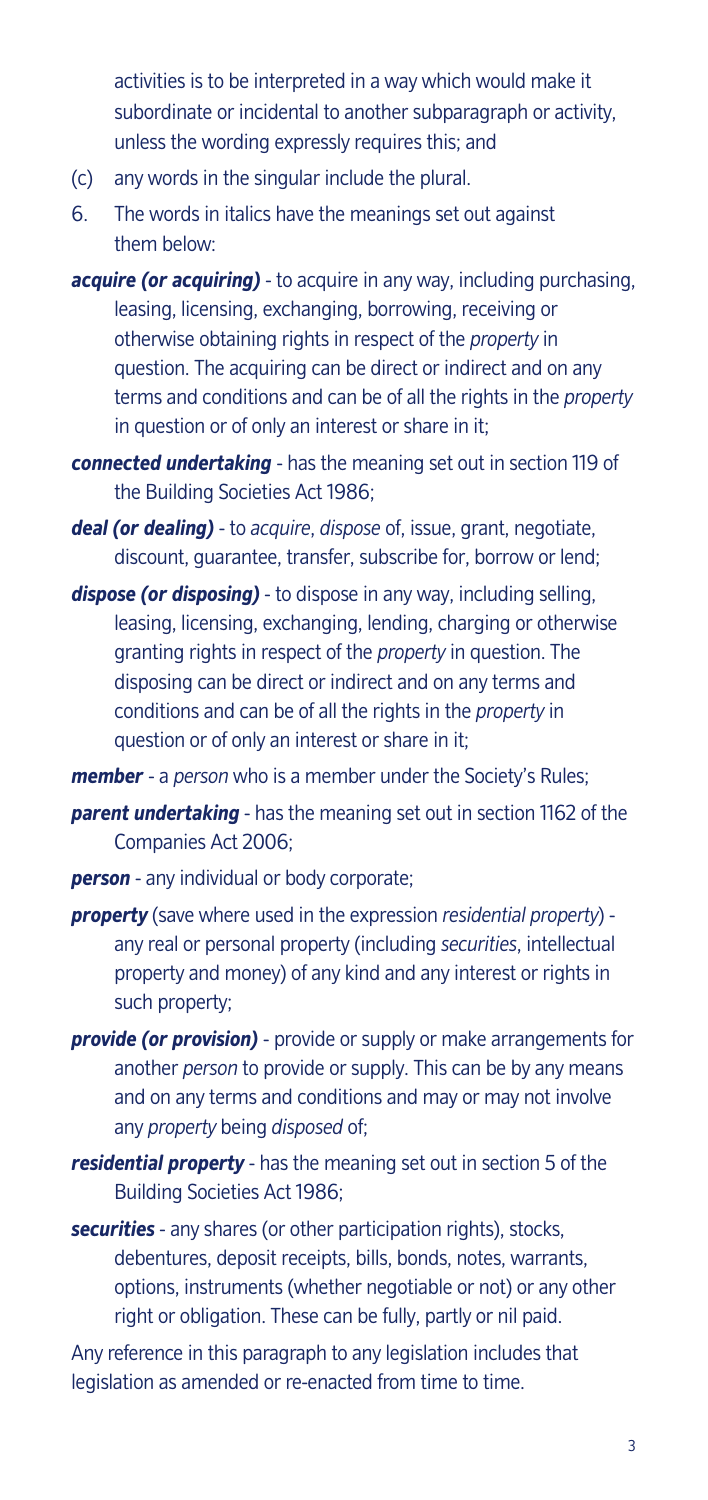# **Rules**

*Words and fgures in italics are explained in the interpretation section at the end of the Rules* 

# **General**

# **1. Constitution**

These Rules, together with the *Memorandum*, set out the constitution of Nationwide Building Society. The interpretation section forms part of the Rules.

# **2. Name and Address**

The Society's name is Nationwide Building Society. Its principal or head office is Nationwide House, Pipers Way, Swindon SN38 1NW or such other address as the *Board* may decide.

# **3. Commitment**

These Rules and the *Memorandum* are binding on the Society and its *members*. They may only be changed by a *special resolution*.

# **4. Source and use of funds**

The Society raises funds by accepting *share investments*, borrowing and taking deposits. The Society uses these funds to make *mortgage loans* to *borrowing members* and for other purposes allowed in the *Memorandum*.

## **5. Share investments**

- (a) *Share investments* may be of such types (including *preferred share investments* and *deferred share investments*) and on such terms and conditions as the Society decides. The *preferred share investments* and *deferred share investments* in issue at any time will not exceed in total more than 25% of the principal amount of all kinds of *share investments* in issue at the end of the last *financial year*.
- (b) *Share investments* are governed by the terms and conditions applicable to them. Unless the terms and conditions provide otherwise, the Society will inform *members* of any change to them by giving notice under Rule 38. The following provisions apply despite any provision to the contrary in the terms and conditions applicable to any *share investment*: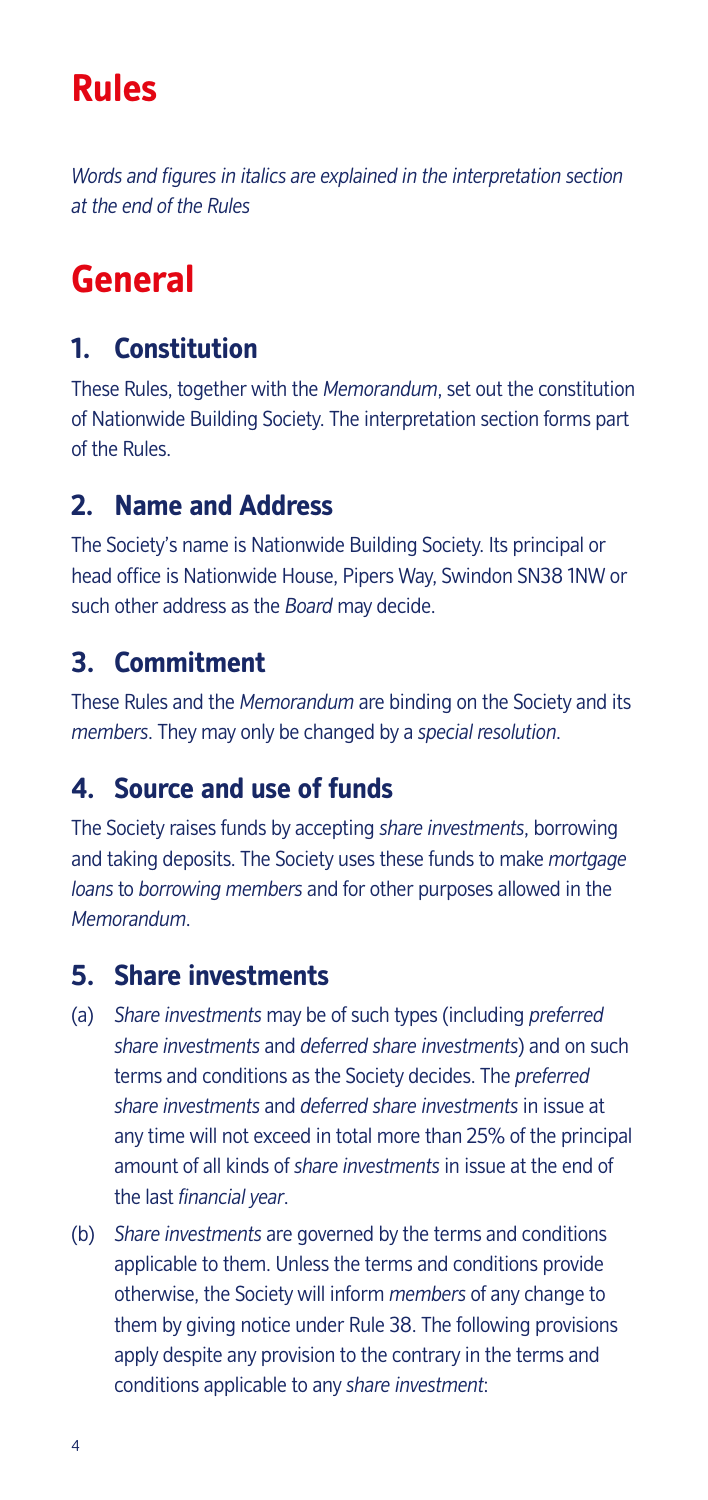- (i) The Society may repay any *share investment* (other than *deferred share investments*) at any time either by giving notice equivalent to any notice period or unexpired fixed term period applicable to it or without giving notice but with interest in respect of any such period.
- (ii) The Society may withhold or limit repayment of any *share investment* when obliged to do so by law or by order of a competent court or other authority, or (other than in respect of *deferred share investments*) for a maximum period of six *months* when this is prudent or in the interests of *members* generally.
- (iii) The Society may withhold all or part of any *share investment* (other than *deferred share investments* or any *share investment* which is clearly designated as an account which a *member* holds for another *person*) and use it to pay or reduce any debt owed to the Society which is due or overdue for payment.
- (iv) The Society may close the account and retain any *share investment* if it cannot trace the *member* concerned after reasonable enquiry where:
	- (1) the value of the *share investment* is less than £100 and there has been no transaction on the account for at least two years; or
	- (2) the value of the *share investment* is £100 or more and there has been no transaction on the account for at least five years,

but this does not affect the *member's* right to claim the value of the *share investment* together with interest that would have accrued after cancellation.

- (v) A *member* may transfer his *share investment* with the Society's consent to an individual using such form as the Society may require for this purpose. The Society's consent will not be required in the case of a *deferred share investment*.
- (vi) The Society will not pay interest on fractions of £1.

#### **6. Mortgage loans**

*Mortgage loans* may be of such types and amounts and on such terms and conditions as the Society decides. Unless those terms and conditions provide otherwise:

(a) a *borrowing member* may repay the whole or any part of his *mortgage loan* at any time;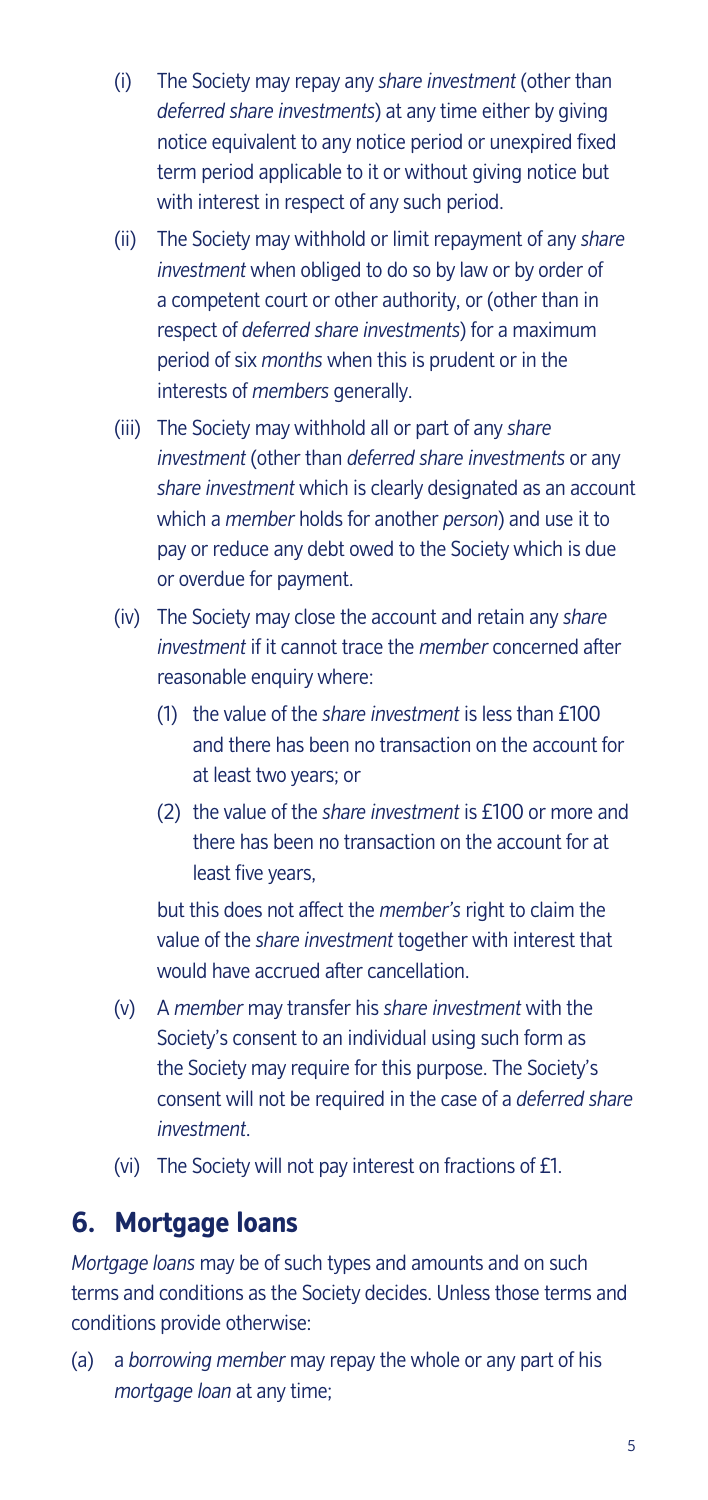- (b) the Society may capitalise any interest or other payment which is overdue on 31 December in any year and at any time on giving 14 days notice;
- (c) the Society may charge for administration in accordance with any general tariff of charges it sets; this tariff may be changed from time to time to reflect any change in the cost of administration and the Society will give notice of these changes; and
- (d) any property comprising the security shall be insured for such sum and against such risks as the Society may reasonably decide.

# **Membership**

#### **7. Status and Rights of Members**

- (a) A *person* may be an *investing member* or a *borrowing member*  or both. A body corporate cannot become an *investing member*  (except as a holder of a *deferred share investment*) or a *borrowing member*. No other *person* may be a *member*.
- (b) A *person* is an *investing member* while he holds a *share investment* and will no longer be a *member* when he ceases to hold a *share investment*.
- (c) A *borrowing member* is a *person* who is accepted by the Society as a *member* in respect of a *mortgage loan* while:
	- (i) he owes the money on the *mortgage loan* to the Society directly; or
	- (ii) he owes the money on the *mortgage loan* to another *person*  who holds the benefit of the *mortgage loan* for the Society.
- (d) A *person* will cease to be a *borrowing member* when he no longer owes money on a *mortgage loan* (being a *mortgage loan* in respect of which he has been accepted as a *borrowing member*) or where the Society or the other *person* referred to in Rule 7(c)(ii):
	- (i) takes possession of, or exercises a power of sale in relation to, the whole or any part of the land on which the loan is secured; or
	- (ii) obtains an order for foreclosure absolute or, in Scotland, foreclosure in respect of the whole or any part of that land.
- (e) Any *member* may attend and speak at a general meeting.
- (f) A *qualified voting member* may vote at a general meeting and in a *postal ballot* on any *resolution* (other than one on which he is not eligible to vote under Rule 24).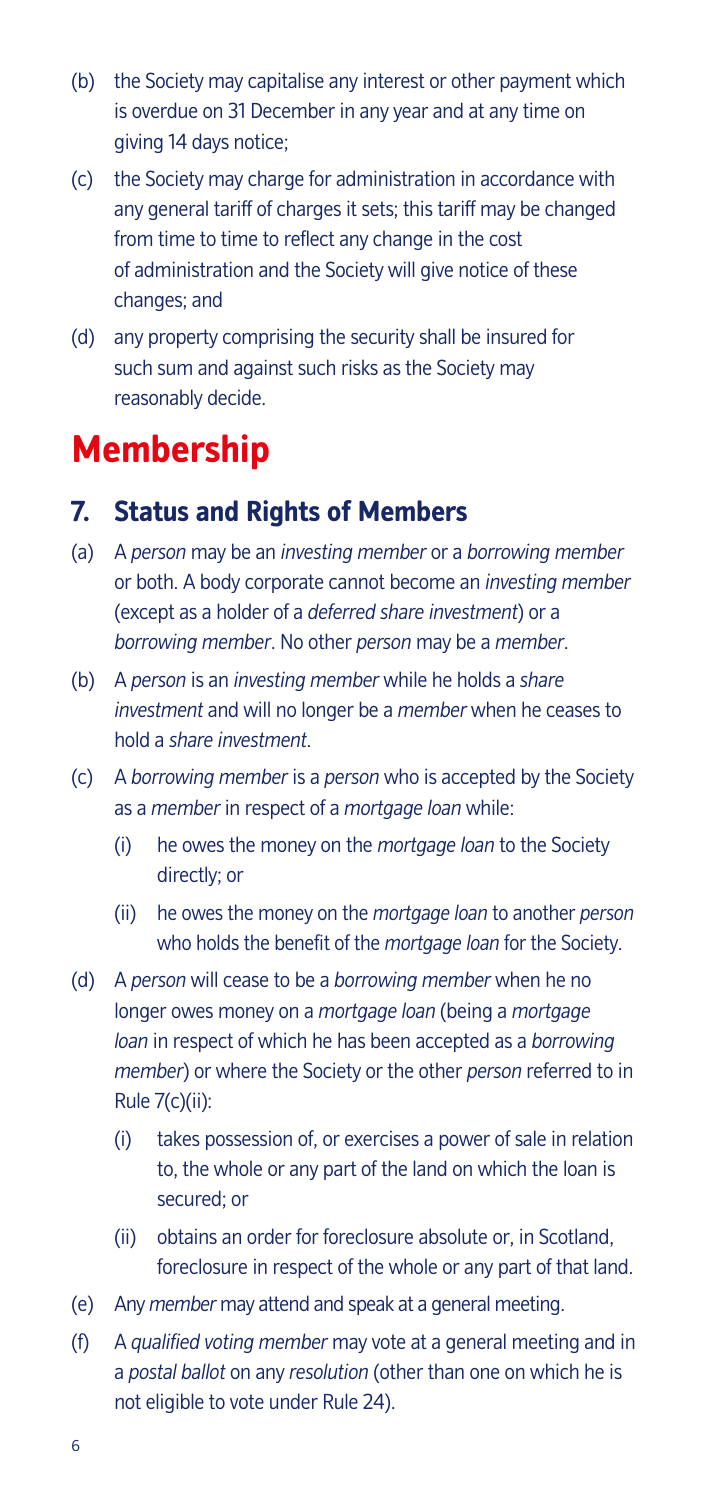- (g) A *qualified two year member* may join in nominating a candidate for election as a Director, requesting a Special General Meeting or requesting that a *resolution* be put at an Annual General Meeting (see Rules 14, 16 and 31).
- (h) Where a *person* was a member of another building society which merges with the Society, *membership* will be treated as having started when he became a member of the other society (where this date is earlier than the start of any existing *membership*).
- (i) *Membership* automatically ends on death. In the case of a sole *member* the personal representative (or if no one is acting as such then any other *person*) may apply for *membership* upon production of satisfactory evidence of entitlement.
- (j) The Society shall maintain a register of *members* in such form as the *Board* may decide.

#### **8. Joint Members**

- (a) A *person* may be a *member* jointly with others subject to any maximum numbers the Society may set for different types of *share investment* or *mortgage loan*.
- (b) Joint *members* may together choose the order in which they are named in the Society's records.
- (c) Only the first named joint *member* is entitled to vote (if a *qualified voting member*) and to receive notice of general meetings and *postal ballots* (if an *eligible member*).
- (d) On the death of a joint *member* the surviving joint *member* will automatically continue as a *member*.

#### **9. Young Persons**

An individual who is under the age of 18 may be a *member* but is not entitled:

- (a) to vote;
- (b) to join in requesting the Society to call a Special General Meeting or to put a *resolution* to an Annual General Meeting;
- (c) to hold any office in the Society; or
- (d) to join in nominating any candidate for election as a Director.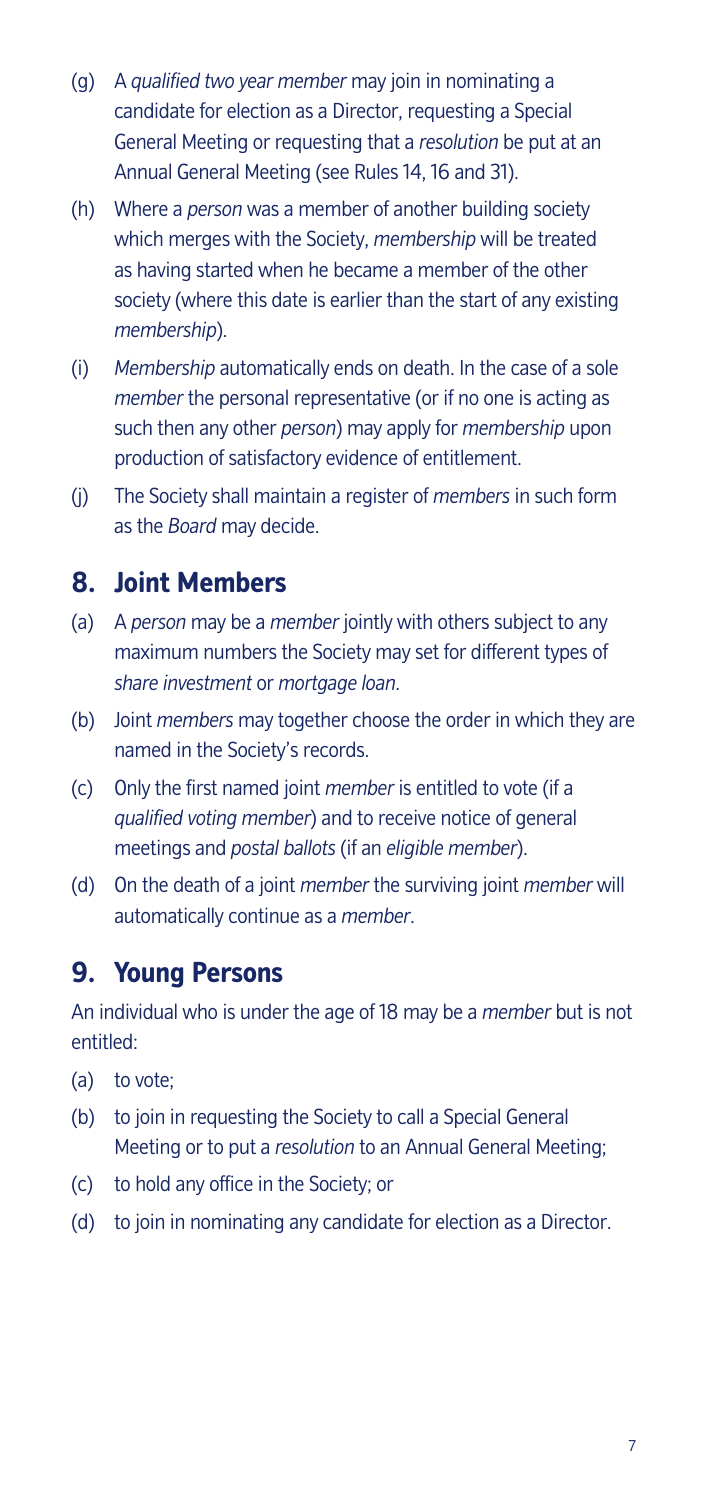# **10. Incapacity or Infrmity**

If after reasonable enquiry it appears to the Society that a *member*  is incapable of managing his financial affairs through age, infirmity or mental disorder and that no-one has been appointed with lawful authority to look after his financial affairs the Society may allow withdrawal of all or part of his *share investment* (subject to its terms and conditions) by any one who appears to have custody or care of the *member* or the management of his fnancial affairs. The receipt of that *person* shall be binding on the *member*.

# **11. Trusts**

The Society need not recognise any trust or charge or other claim of any one else over a *share investment* or other property unless obliged to do so by law or by order of a competent court or other authority.

# **Meetings and Postal Ballots**

## **12. General Meetings**

The Society will hold general meetings of *members* as required by law or these Rules and otherwise whenever the Society decides. General meetings are either Annual General Meetings or Special General Meetings. No business shall be transacted at any general meeting which is not set out in the notice of meeting.

#### **13. Annual General Meetings**

The Annual General Meeting will be held during the frst four *months*  of each *fnancial year* for the purposes only of:

- (a) receiving the Directors' Report, the Annual Accounts and the Report of the Auditors;
- (b) declaring the election of Directors;
- (c) appointing the Auditors; and
- (d) considering any other business stated in the notice of meeting.

#### **14. Special General Meetings**

- (a) The Society may call a Special General Meeting at any time.
- (b) The Society will call a Special General Meeting if requested by 500 *qualified two year members* who:
	- (i) state in their request, their full names and addresses, the account number of their *share investments* or *mortgage loans*, the purposes of the meeting and any *resolutions* to be proposed at the meeting; and
	- (ii) deposit a sum of £50\* for each *member* requesting the meeting.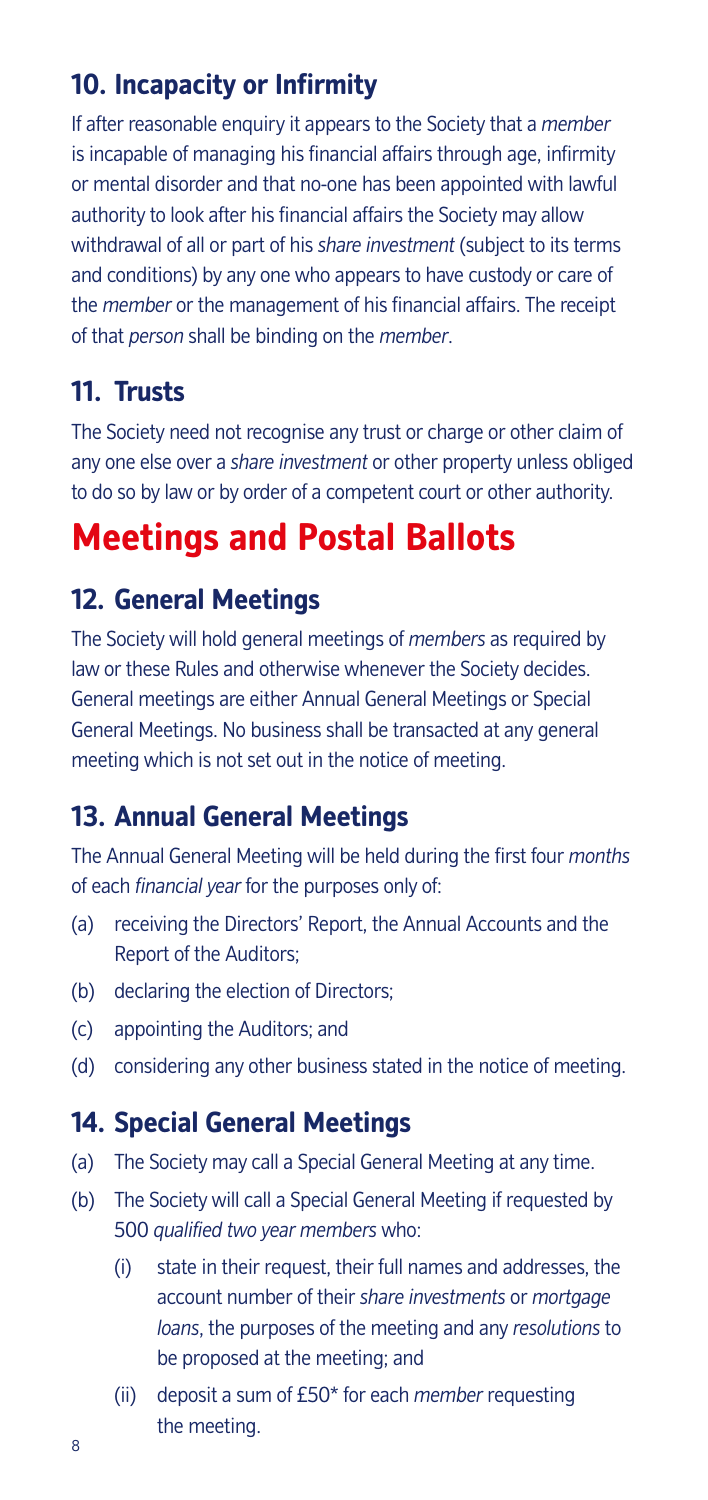(c) The request must be in writing and received at the Society's head office. It may consist of one or several documents in similar form, each signed by one or more *qualified two year members*. Where the request consists of several documents, the date of the request will be the date of receipt of the document signed by the *member* who brings the number of *qualified two year members* up to 500. This date must not be more than three *months* after the date on which the first document was received.

\* These amounts have been updated in light of the amendments to the Building Societies Act 1986 pursuant to the Building Societies Act 1986 (Substitution of Specifed Amounts and Modifcation of the Funding Limit Calculation) Order 2007 (SI 2007/860)

- (d) The Society will not call a Special General Meeting:
	- (i) where the only or main purpose of the meeting is to move a *resolution* which is in substantially the same terms as any *resolution* which has been defeated during the period starting with the third Annual General Meeting before the Society receives the request to call the meeting; or
	- (ii) to be held during the period of four *months* beginning one *month* after the end of the Society's *financial year*.
- (e) The deposit shall be refunded except where a *quorum* is not present within half an hour of the time set for the meeting or a *resolution* is passed at the meeting that some or all of the money should be used to help meet the cost of the meeting.
- (f) Any meeting which the Society is required to call will be called by due notice under these Rules within 28 days, and held within 63 days, of receipt by the Society of the request. The period of four *months* beginning one *month* after the end of the *financial year* will be disregarded when applying the time limits of 28 and 63 days.
- (g) The Society will, if requested by the *members* requesting the meeting, send to each *member* entitled to notice of the meeting a copy of a statement of not more than 500 words on the subject of the matters to be dealt with at the meeting. This does not apply where the *legislation* states that there is no obligation to send the statement.

#### **15. Means of Participation in General Meetings**

- (a) The *Board* may make arrangements for *members* to attend and participate in a general meeting by:
	- (i) attendance at a physical meeting place;
	- (ii) simultaneous attendance and participation at a s*econdary meeting place*; and/or
	- (iii) using an *electronic platform*. 9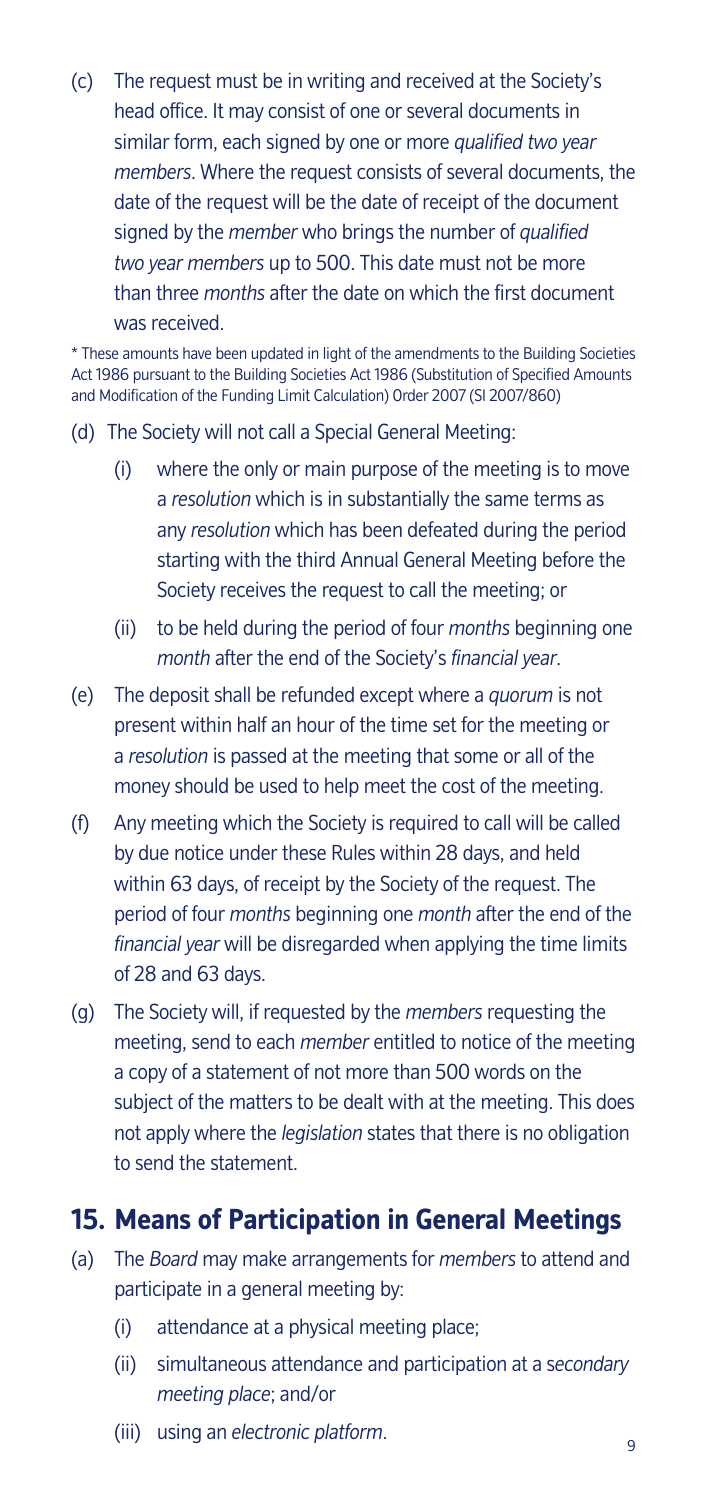- (b) A general meeting may be held solely as a physical meeting, solely as an electronic meeting accessible by using an *electronic platform*, or by offering *members* the option to attend and participate at a physical meeting place (which may include a *secondary meeting place*) or by using an *electronic platform*.
- (including any access arrangements for such *electronic platform*  (c) Where the *Board* decides that *members* may attend and participate in a general meeting by using an *electronic platform*, the notice of general meeting given under Rule 22 shall set out details of the *electronic platform* for the general meeting and any other information that the Society may specify).
- (d) Details of any physical meeting place, *secondary meeting place*  and/or *electronic platform* that shall be stated in a notice of general meeting given under Rule 22 shall constitute the place of such meeting.
- (e) The *Board* may make arrangements for any documents which are required to be made available for inspection by *members*  at a general meeting to be available for inspection at any *secondary meeting place* (in addition to the principal physical meeting place) and/or to be accessible electronically on an *electronic platform*.
- (f) The Society shall require any persons wishing to attend a general meeting (whether at any principal physical meeting place or any *secondary meeting place*, or by using an *electronic platform*) to comply with any identification procedures and security arrangements as the *Board* shall reasonably specify from time to time.

#### **16. Resolutions**

- (a) The Society will put a *resolution* other than an *investing members' resolution* or a *borrowing members' resolution* to an Annual General Meeting if requested by 500 *qualified two year members* provided that it is not in substantially the same terms as any *resolution* which has been defeated during the period starting with the third Annual General Meeting before the Society receives the request to put the *resolution*.
- (b) The request must be in writing and received at the Society's head office not later than the last day of the *financial year*. It may consist of one or several documents in similar form, each signed by one or more *qualified two year members*. Where the request consists of several documents, the date of the request will be the date of the receipt of the document signed by the *member* who brings the number of *qualified two year members*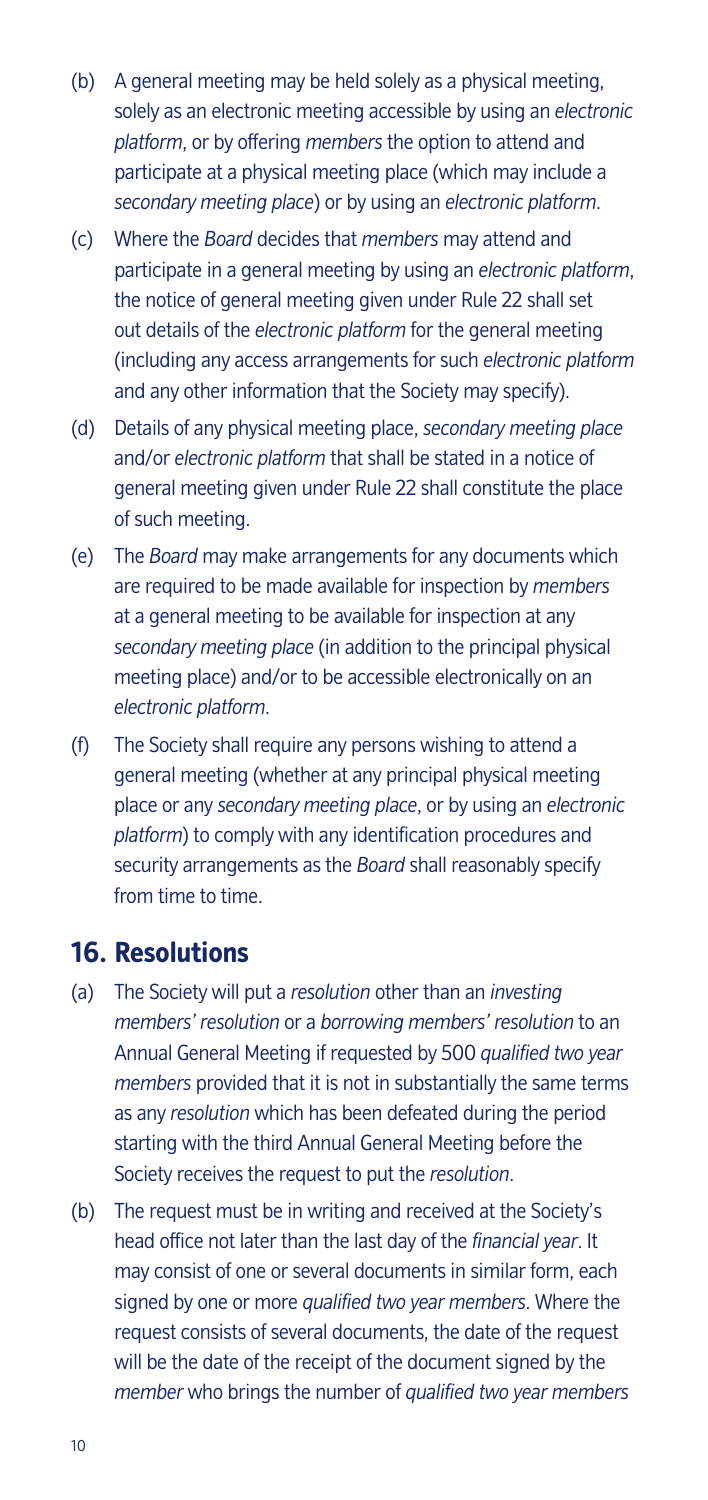up to 500. This date must not be more than three *months* after the date on which the first document was received.

- (c) The Society will include notice of the *resolution* in the notice of the Annual General Meeting and will, if requested by the *members* requesting the *resolution*, send to each *member*  entitled to notice of the meeting a copy of a statement of not more than 500 words on the subject of the *resolution*.
- (d) The Society will not put a *resolution* or send a statement on the subject of a *resolution* where the *legislation* states that there is no obligation to do so.

#### **17. Quorum at General Meetings**

- (a) A *quorum* at a general meeting is 10 *qualified voting members*  (subject to Rule 17(e)) present in person or, in the case of a corporate *member*, by representative appointed in accordance with Rule 20.
- (b) A *qualified voting member* (or, in the case of a corporate *member*, any representative appointed in accordance with Rule 20) who attends and participates in a general meeting by using an *electronic platform* specified in the notice of general meeting shall be counted in the *quorum* for that general meeting.
- (c) Where the notice of meeting states that *members* shall be entitled to attend a general meeting by simultaneous attendance and participation at any *secondary meeting place*, the *qualified voting members* present in person (or, in the case of a corporate *member*, by representative appointed in accordance with Rule 20) at such *secondary meeting place* shall be counted in the *quorum* for that general meeting.
- (d) The business of the meeting shall not start without a *quorum*. The subsequent absence of a *quorum* shall not prevent the meeting continuing nor invalidate any business conducted at the meeting.
- (e) If within one hour of the appointed time a *quorum* is not present a meeting called at the request of *members* shall be dissolved and any other meeting shall be adjourned to such time and place as the Directors present or a majority of them decide. At such an adjourned meeting the *qualified voting members* present shall be a *quorum*.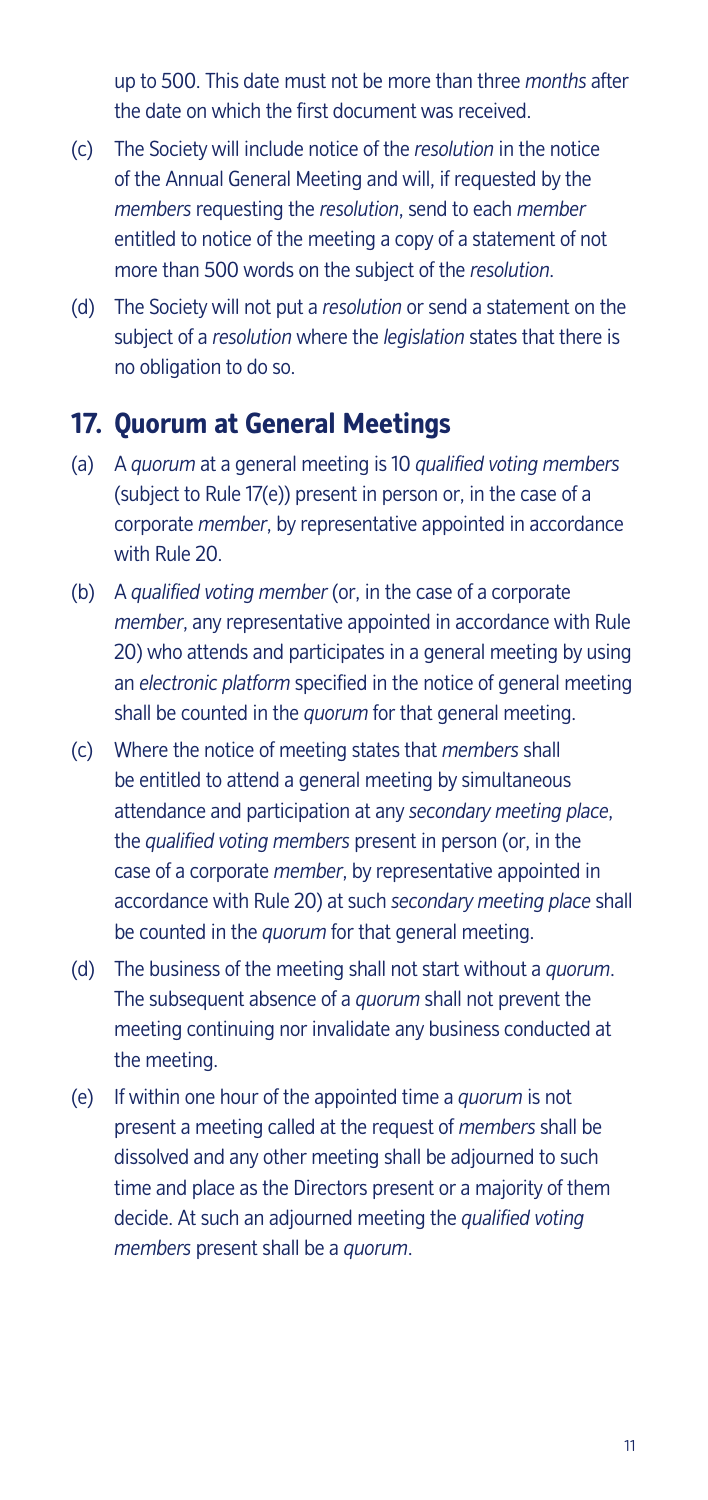# **18. Adjournment of Meeting**

Any properly constituted meeting may be adjourned to such date, time and place as the meeting may decide. An adjourned meeting shall be regarded as a continuation of the original meeting and no notice of it need be given. No business shall be conducted at it which could not have been conducted at the original meeting.

## **19. Chairman of General Meeting**

The Chairman of the *Board* or if absent any Deputy Chairman of the *Board* or if all absent any Director appointed for the purpose by the Directors present shall take the chair at a general meeting. If no Director has taken the chair within 30 minutes of the time fixed for the meeting a chairman of the meeting shall be elected by and from the *qualifed voting members* present.

## **20. Representatives of Corporate Members**

A *member* which is a corporate body may appoint someone (who need not be a *member*) to act as its representative at a general meeting. The appointment must be in writing, signed by someone duly authorised on its behalf and received at the Society's head office or such other place as is described in the notice of meeting not less than fve days (or any shorter period described in the notice of meeting) before the date and time of the meeting or any adjournment of the meeting. The appointed representative shall be entitled to exercise the same rights on behalf of the corporate body as that body would be able to exercise if it were an individual *member* attending the meeting in person.

## **21. Postal Ballots**

- (a) The Society may submit any vote on the election of Directors and any *resolution* (other than an *investing members' resolution*  or a *borrowing members' resolution*) to a *postal ballot* including a *resolution* which *qualified two year members* have requested be put to an Annual General Meeting.
- (b) A *resolution* passed at a general meeting (other than an *investing members' resolution* or a *borrowing members' resolution*) shall not take effect if within one *month* of the passing of the *resolution* the *Board* decides that the carrying into effect of the *resolution* would be harmful to the Society's interests and decides to submit the *resolution* to a *postal ballot*. The *postal ballot* shall be held and the result declared within *six months* of the general meeting and the result shall be conclusive.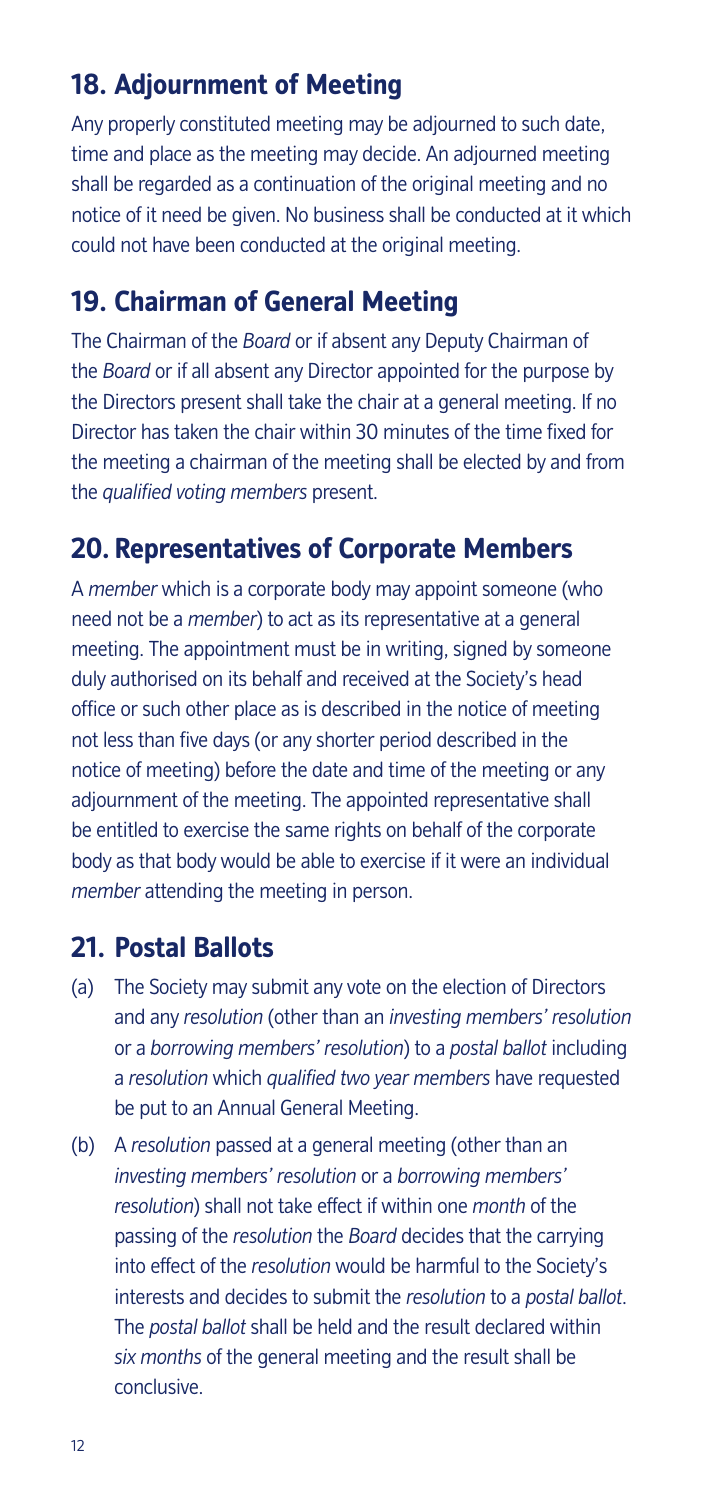## **22. Notice of Meetings and Postal Ballots**

- (a) Any notice of meeting shall:
	- (i) state the place, date and time of the meeting and the nature of the business of the meeting;
	- (ii) describe an Annual General Meeting as such;
	- unlikely to be received by him at that address; (iii) be sent to each *eligible member* by post at his registered address unless the Society has reason to believe that it is
	- (iv) be accompanied by a proxy form;
	- (v) be accompanied in the case of an election of Directors by any election address of not more than 500 words or other details concerning the candidates required by the *legislation*;
	- (vi) be sent so as to reach *eligible members* at least 21 days before the last date for receipt of proxies; and
	- (vii) be advertised under Rule 38.
- (b) Any notice of *postal ballot* shall:
	- (i) state the purpose of the ballot, the closing date and time of the ballot;
	- (ii) be sent to each *eligible member* by post at his registered address unless the Society has reason to believe that it is unlikely to be received by him at that address;
	- (iii) be accompanied by a *voting paper* which in the case of an election of Directors shall state the number of Directors to be elected and contain a list of the eligible candidates (distinguishing between retiring Directors and other candidates);
	- (iv) be accompanied in the case of an election of Directors by any election address of not more than 500 words or other details concerning the candidates required by the *legislation*;
	- (v) be sent so as to reach *eligible members* not less than 21 days before the closing date of the *postal ballot*; and
	- (vi) be advertised under Rule 38.
- (c) If the Society accidentally omits to send or if an *eligible member*  does not receive any notice of meeting or *postal ballot* or a *voting paper*, proxy form or any other document to be sent to him in connection with any meeting or *postal ballot* this shall not invalidate the meeting or any *resolutions* passed or the result of the *postal ballot* as the case may be.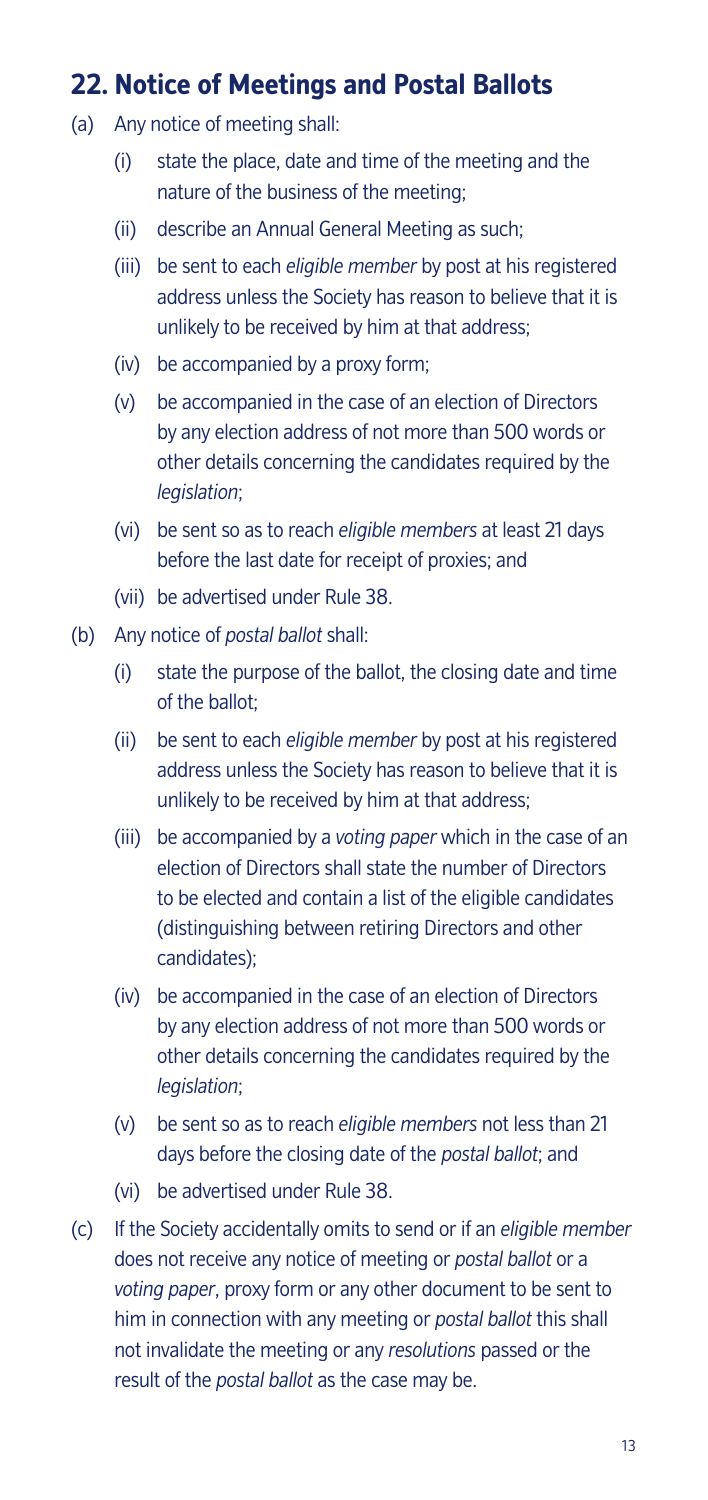(d) Any notice or other document which may be sent to a *member*  by post under Rule 22(a) or (b) above or otherwise under these Rules or the *legislation* may instead be made available to a *member* by *electronic communication*, subject to complying with the *legislation*, in such manner as may be authorised by the *Board* from time to time.

## **23. Validity of Meetings and Postal Ballots**

A *resolution* or other proceedings at any general meeting or on a poll or *postal ballot* shall not be invalidated by reason of the subsequent discovery that any *person* voting was not entitled to do so but in such a case the Chairman may at his discretion, having regard to all the circumstances, in particular the number of unauthorised votes, declare the *resolution* or other proceedings void.

# **Voting**

# **24. Voting Entitlement**

A *qualifed voting member* is entitled to one vote irrespective of the number and value of his *share investments* and *mortgage loans*. In the case of an *investing members' resolution* or a *borrowing members' resolution*, only *qualifed voting members* who are entitled to vote as *investing members* or *borrowing members*, as appropriate, will be entitled to vote.

## **25. Voting Procedure**

- (a) Any *resolution* shall be passed as an *ordinary resolution* unless the *legislation* or these Rules require it to be passed as a *special resolution*, an *investing members' resolution* or a *borrowing members' resolution*.
- (b) At any general meeting any *resolution* put to a vote may be decided on a show of hands of *qualified voting members*  present in person or by proxy. This does not apply to a *special resolution*, an *investing members' resolution*, a *borrowing members' resolution* or an *ordinary resolution* to elect Directors or to approve the acquisition or establishment of a business, which shall be decided on a poll. On or before the declaration of the result of a show of hands (except on a *resolution* for the election of a chairman) a poll may be demanded by the Chairman or by at least 10 *qualified voting members* present in person or by proxy. Any demand for a poll on an *ordinary resolution* (other than one to elect Directors or to approve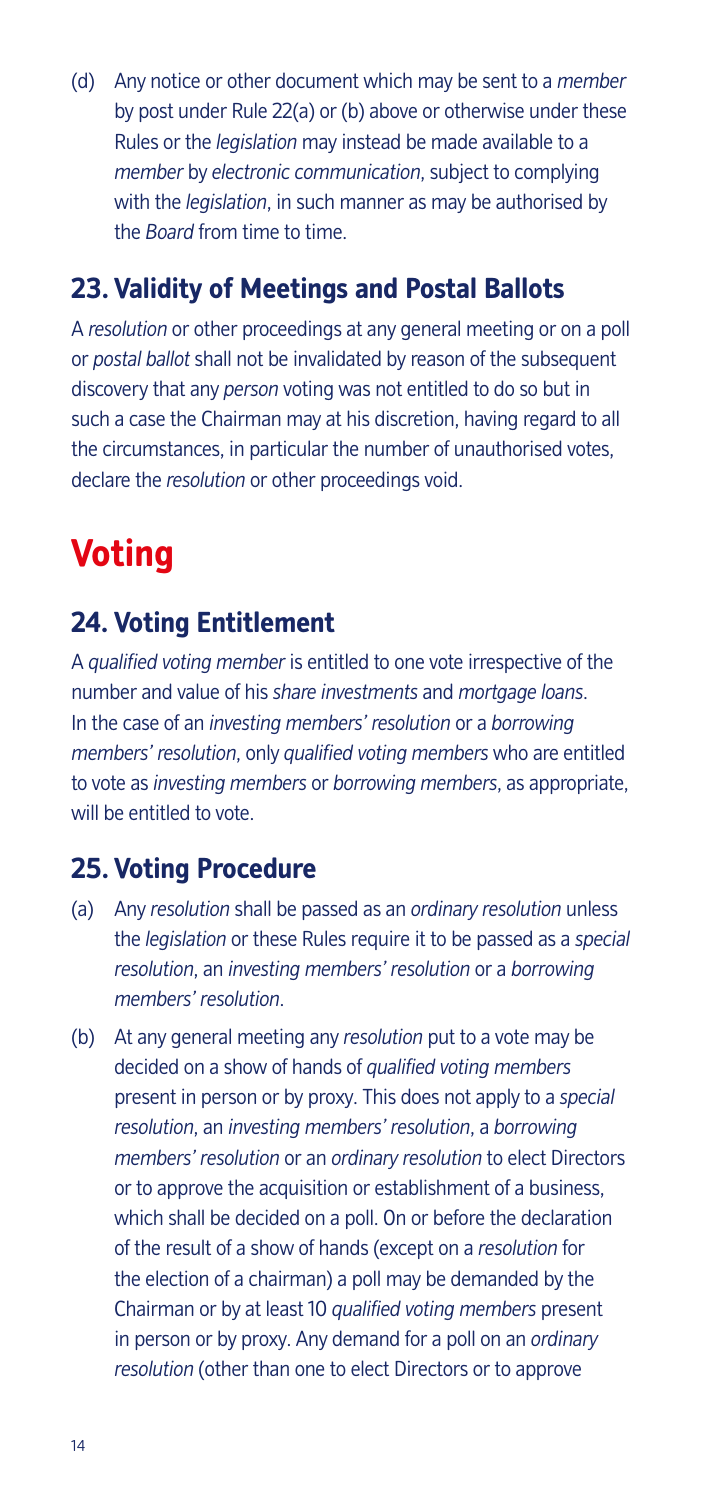the acquisition or establishment of a business) may be subsequently withdrawn. The poll shall be taken at such time and in such manner as the Chairman directs and the result of the poll shall be assumed to be the *resolution* of the meeting at which the poll was demanded. The meeting may conduct other business pending the taking of the poll and the counting of the result.

- (c) A declaration by the Chairman that a *resolution* has been duly carried or defeated shall be conclusive and an entry to that effect in the minutes of the meeting shall be conclusive evidence of the fact.
- (d) The Chairman shall have a second or casting vote in the case of an equal number of votes for and against a *resolution* whether on a show of hands or on a poll.
- (e) The Society may decide (subject to any requirements of the *legislation*) the form of the *voting paper* and the procedure for the conduct of a poll or *postal ballot* and for the counting of votes under independent supervision. A vote in a *postal ballot*  must be received by the Society at the Society's head office or such other place described in the notice of *postal ballot* by the date and time fixed in the notice for the close of the ballot.
- (f) The *Board* may from time to time prescribe:
	- (i) the procedure for the conduct of an *electronic ballot*  including, but not limited to, the methods for establishing the authenticity and integrity of the completed *voting paper*;
	- (ii) the electronic address at which a vote cast by *electronic voting* must be received by the Society; and
	- (iii) the method of determining the time at which any vote cast by *electronic voting* is to be treated as received by the Society.

#### **26. Proxies**

(a) A *qualified voting member* may appoint someone else (who need not be a *member*) as his proxy to attend, speak and vote on his behalf at a general meeting. The holder of a power of attorney from a *qualified voting member* may, if the power of attorney is duly registered at the Society's head office or at such electronic address as the Society may specify for the purpose, and if the power has the effect of authorising the holder to exercise the rights of the *qualified voting member* under these Rules, exercise on behalf of the *qualified voting member,* the right to appoint a proxy.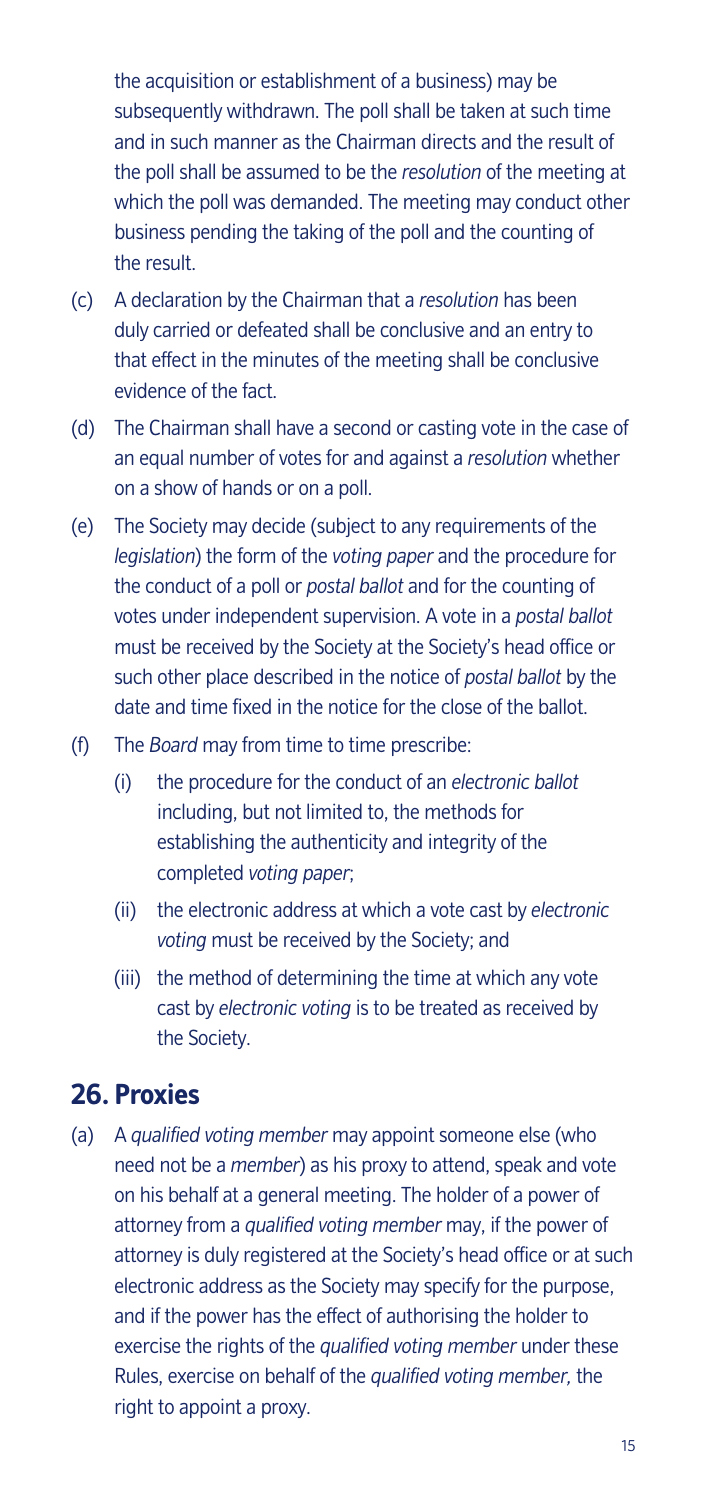- (b) The appointment of a proxy must:
	- (i) be in such form(s) as the Society may require or allow and contain the declarations required by the *legislation* and be signed by the *member*;
	- (ii) be received at the Society's head office or such other place as is described in the notice of meeting (which may include, without limitation, any electronic address as the Society may specify for the purpose) not less than five days (or any shorter period described in the notice of meeting) before the date and time of the meeting or any adiournment of the meeting; and
	- (iii) comply with such terms and conditions as the *Board* may from time to time prescribe.
- (c) A *member* may revoke his appointment of a proxy at any time and the appointment will be automatically terminated on the *member's* death or legal incapacity or if he ceases to be a *member*. Revocation or termination shall not invalidate any vote cast by his proxy unless written notice has been received by the Society at the Society's head office or at such electronic address as the Society may specify for the purpose not less than five days (or any shorter period specified in the notice of meeting) before the time fixed for the start of the meeting or adjourned meeting.
- (d) The *Board* may from time to time prescribe:
	- (i) the method of determining the time at which any appointment of proxy or revocation sent by means of *electronic communication* is to be treated as received by the Society; and
	- (ii) the procedure for the conduct of an electronic appointment of proxy including, but not limited to, the methods for establishing the authenticity and integrity of the completed electronic appointment of proxy.
- (e) If two or more valid proxy appointments are received (whether at the Society's head office address or such other address as is described in the notice of meeting) in respect of the same *member* for use at the same meeting, the one which is last received or treated as last received in accordance with the method of determining the time of receipt (regardless of the date on which it is signed) shall be treated as replacing and revoking the others. If two or more valid but differing proxy appointments are received in respect of the same *member* for use at the same meeting and the Society is unable to determine which was last received, none of them shall be treated as valid <sub>16</sub> in respect of that meeting.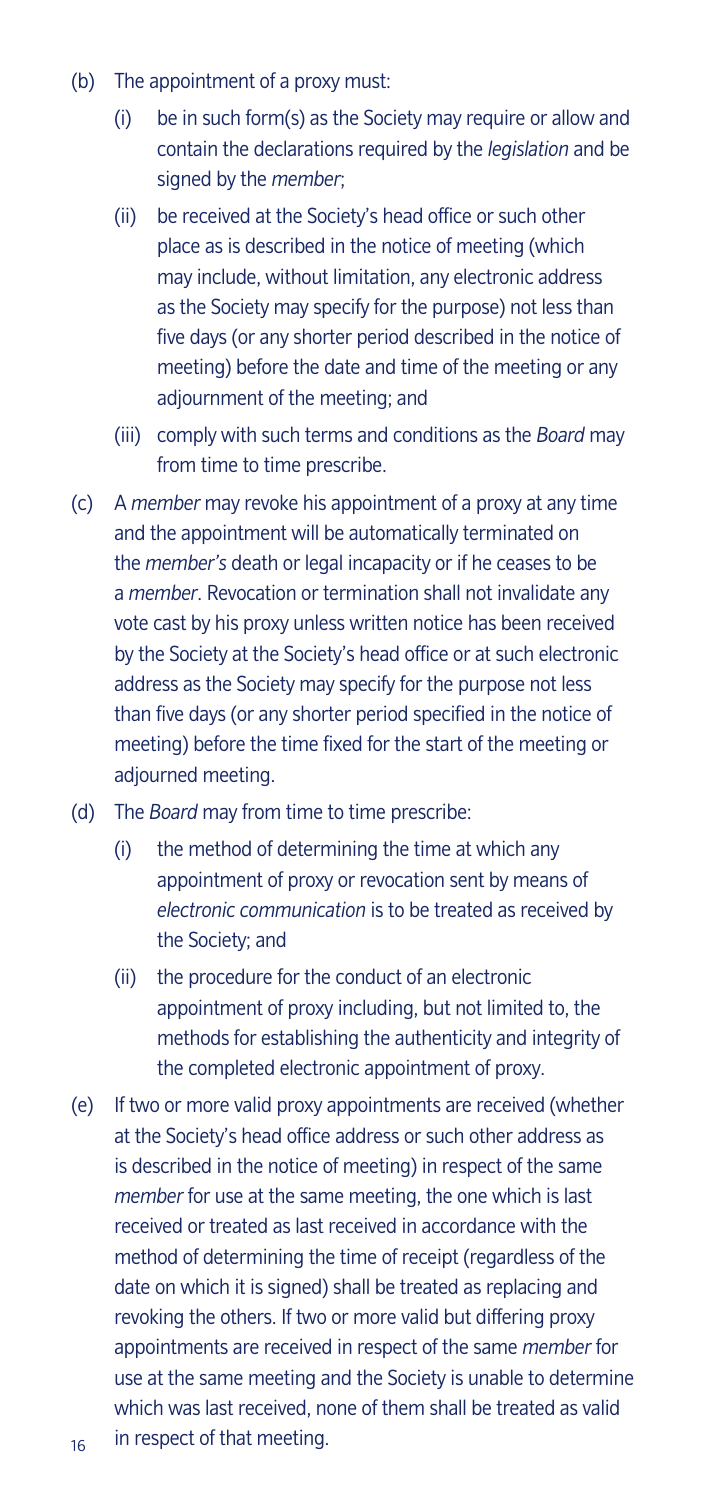# **The Board**

#### **27. Powers and Duties of the Board**

- (a) The Society's business and the conduct of its affairs shall be the responsibility and under the direction, control and management of the *Board*. The *Board* may exercise all the powers which need not be exercised (under the *legislation*  or these Rules) in general meeting or by another *person*. The general power of the *Board* under this Rule shall not be limited or restricted by any specific power or authority given to it by the *legislation* or any other Rule. The *Board* may delegate any of its powers, discretions and authorities in relation to its business to any committee, officer, employee, adviser or agent (including the power to delegate further).
- (b) The *Board* shall appoint and may terminate the appointment of the Chief Executive and the Secretary of the Society.
- (c) The *Board* may determine and from time to time publish the policy of the Society in relation to the *periodic investment returns* on any *deferred share (core capital) investments* and shall have regard to the ongoing profitability and long term viability of the Society, the need for the Society to ensure that it has adequate capital resources and such other factors as the *Board* considers appropriate. *Periodic investment returns*  may be paid at the discretion of the *Board* either out of profits made by the Society in the relevant financial year or, subject to applicable law and regulation, out of reserves of the Society available for distribution.

#### **28. Size of Board**

The *Board* may decide its own number but this shall not be less than eight. The *Board* may continue to act not withstanding any vacancies on the *Board* but must appoint a Director to fll any vacancy where the number falls below eight.

#### **29. Board Meetings**

- (a) The *Board* may from time to time elect a Chairman and one or more Deputy Chairmen from amongst its number and shall elect or re-elect such officers each year at its first meeting following the Annual General Meeting.
- (b) A *Board* meeting may be called by the Chairman, any Deputy Chairman, the Chief Executive, any two Directors or the Secretary of the Society.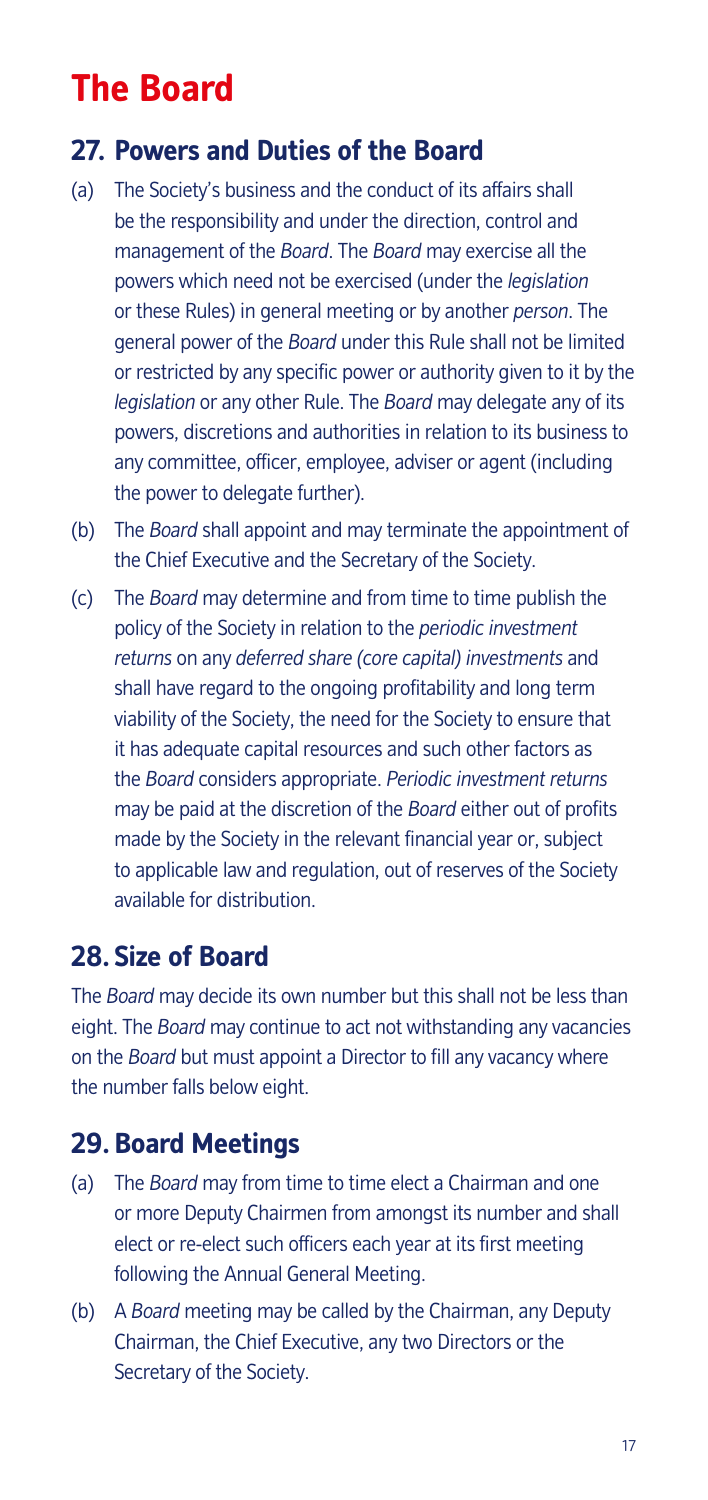- (c) A *quorum* at a *Board* meeting shall be five Directors provided that those holding executive office do not form a majority of those present, but if the size of the *Board* falls below five the remaining Directors shall be a *quorum*.
- (d) A *Board* meeting may consist of a conference between Directors some or all of whom are in different places provided that each Director may participate in the business of the meeting whether directly, by telephone, or by any other electronic means which enables him:
	- (i) to hear each of the other participating Directors addressing the meeting; and
	- (ii) if he so wishes, to address all of the other participating Directors simultaneously.

 Chairman participates. A *quorum* shall be deemed to be present if at least the number of Directors required to form a *quorum* under Rule 29 (c) may participate in the business of the meeting in the manner described in this paragraph. A *Board* meeting held in this way is deemed to take place at the place where the largest group of participating Directors is assembled or, if no such group is readily identifiable, at the place from where the

- (e) The *Board* shall decide matters by a majority of votes and in the case of an equality of votes the Chairman shall have a second or casting vote.
- (f) A *resolution* in writing signed by all the Directors shall be as valid and effective as if it had been passed at a duly convened and constituted *Board* meeting.
- (g) All matters decided at any meeting of the *Board* or of any committee of it shall be valid even if it is later discovered that the meeting was improperly convened or constituted or that the appointment or election of any Director or any committee member is invalid or that any such *person* is or was disqualified.

#### **30. Appointment, Election and Retirement of Directors**

(a) The *Board* may at any time appoint as a Director an individual who appears to the *Board* to be fit and proper to be a Director to fill a vacancy on the *Board* other than one arising from the retirement from office of a Director at an Annual General Meeting.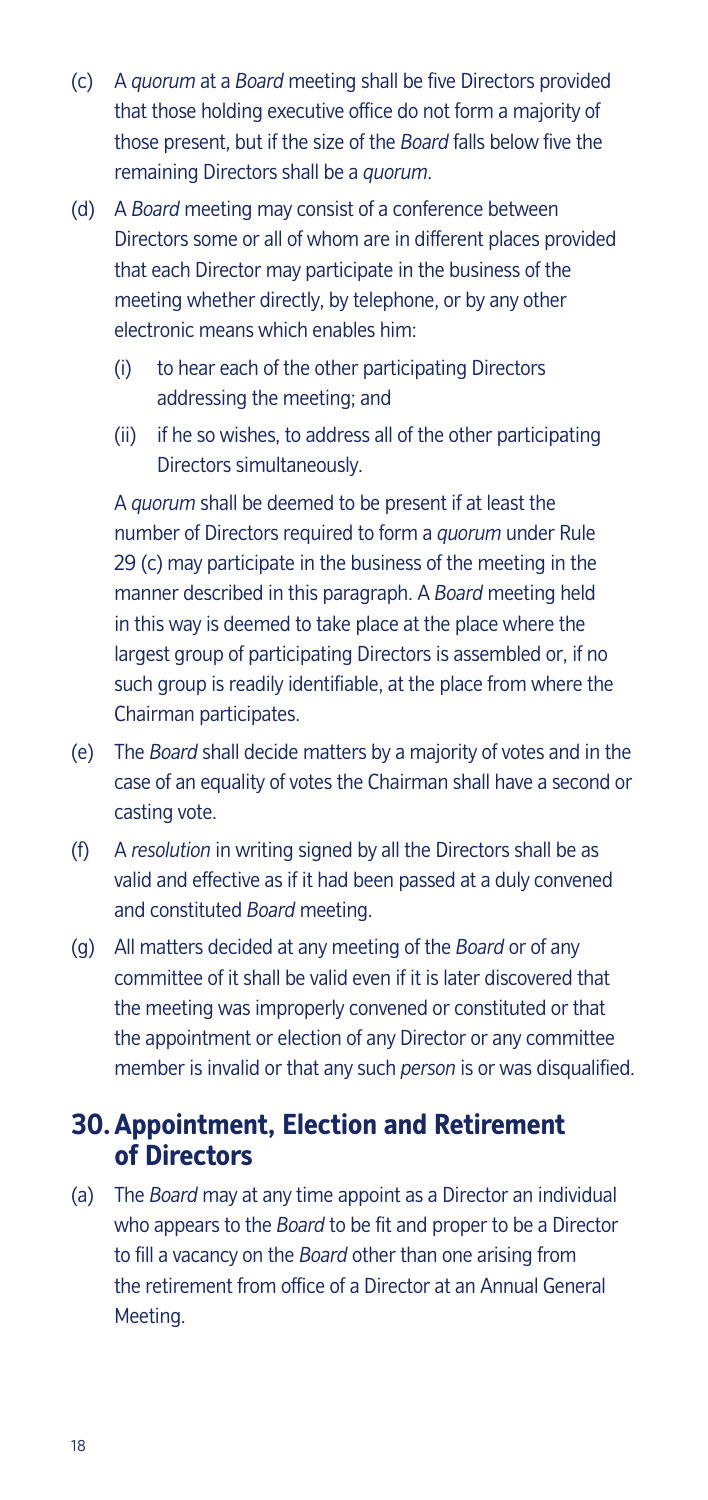- (b) A Director appointed by the *Board* shall retire from office at the Annual General Meeting following his appointment and shall be eligible for election at that meeting without nomination or, if the Director was appointed during the period starting with the beginning of the *financial year* and ending with the Annual General Meeting, at the Annual General Meeting in the *financial year* following his appointment.
- (c) At each Annual General Meeting any Director who was not elected at either of the last two Annual General Meetings shall retire from office and shall be eligible for election at that meeting without nomination.
- (d) A Director who is either 70 years of age or over at the date of his election, or who reaches 70 years of age after the date of his election or appointment, shall retire from office at the next Annual General Meeting.
- (e) An individual who will be 70 years of age or over at the date on which his election as a Director would take effect shall not be eligible for election as a Director unless:
	- (i) he has been approved by resolution of the *Board* as eligible for election; and
	- (ii) his age and the reasons for the *Board's* approval of his eligibility have been notified to every *qualified voting member* at that election (however a failure by the Society to notify every *qualified voting member* shall not invalidate the election).
- (f) Any individual who becomes a Director as a result of a transfer to the Society of the business of another building society may be treated for the purposes of this Rule as if appointed or last elected as a Director on the date of appointment or election to the board of the other society.
- (g) An election of Directors shall be held whether or not the number of eligible candidates is more than the number of vacancies on the *Board*. The Directors may be elected by a *resolution* voted on by a poll at the Annual General Meeting or by *postal ballot* in which event the result shall be declared at the Annual General Meeting.
- (h) In the exercise of its duties under Rule 27, the *Board* may require any individual who is being considered for appointment or election as a Director under this Rule 30, or who is nominated for election as a Director under Rule 31, to supply to the *Board* in writing: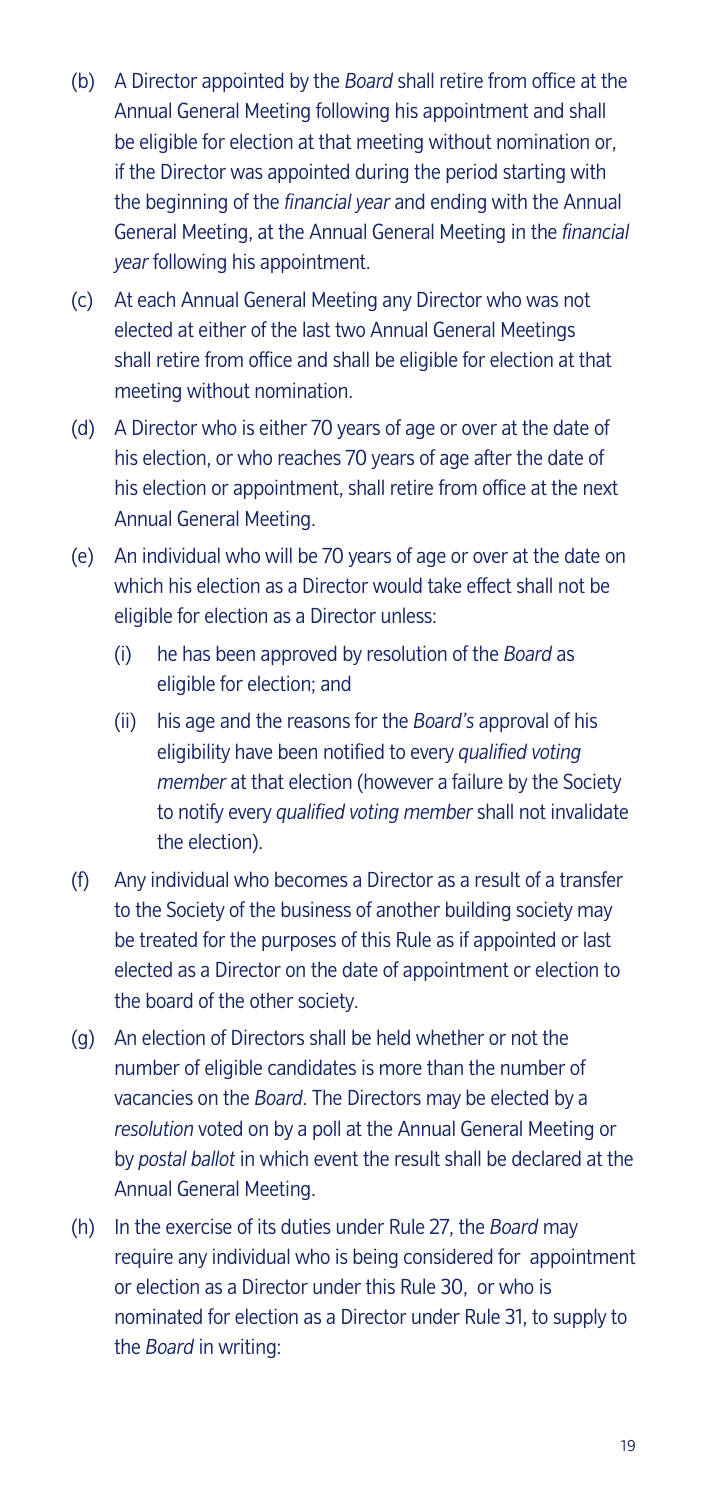- (i) evidence of their qualifications, financial and managerial experience, creditworthiness, competence and character; and
- (ii) any duly completed form or questionnaire,

in whatever form the *Board* considers necessary to meet legal and regulatory requirements.

#### **31. Nomination for Election of Directors**

- (a) Any individual who will be at least 18 years of age at the date of election and is not prohibited by law from being a director may be nominated for election as a Director.
- (b) A nomination for election as a Director may be made by 250 *qualified two year members*. The nomination must:
	- (i) be in writing, signed by the nominated candidate and by each of the *qualified two year members* nominating him;
	- (ii) state the full names and addresses (including post codes) of each of those *qualified two year members*; and
	- (iii) be received by the Society at its head office addressed to the Secretary accompanied by a deposit of £500\* by the end of the *financial year* preceding the election. Any nomination received after that date will be carried forward (unless the candidate requires otherwise) as a nomination for the next election of directors.
- (c) Any individual nominated for election as a Director may withdraw his name only by delivering a written notice of his withdrawal addressed to the Secretary to be received by the Society at its head office not later than 21 days after the end of the *financial year* during which his nomination was received at the head office of the Society. In the event of a withdrawal before the end of the *financial year* preceding the election, the deposit shall be returned to the candidate. In the event of a withdrawal after that time, the return of the deposit to the candidate shall be at the Society's discretion.
- (d) After the election the deposit shall be returned within 14 days to any successful candidate or one who received votes equivalent in total to either 5% or more of the total votes cast in the election or 20% or more of the total votes cast for the candidate who is elected with the smallest total number of votes. In any other circumstances the deposit shall be forfeited.
- (e) An individual nominated for election as a Director who will be 70 years of age or over at the date on which his election as a Director would take effect shall not be eligible for election unless the requirements of Rule 30(e) are satisfied.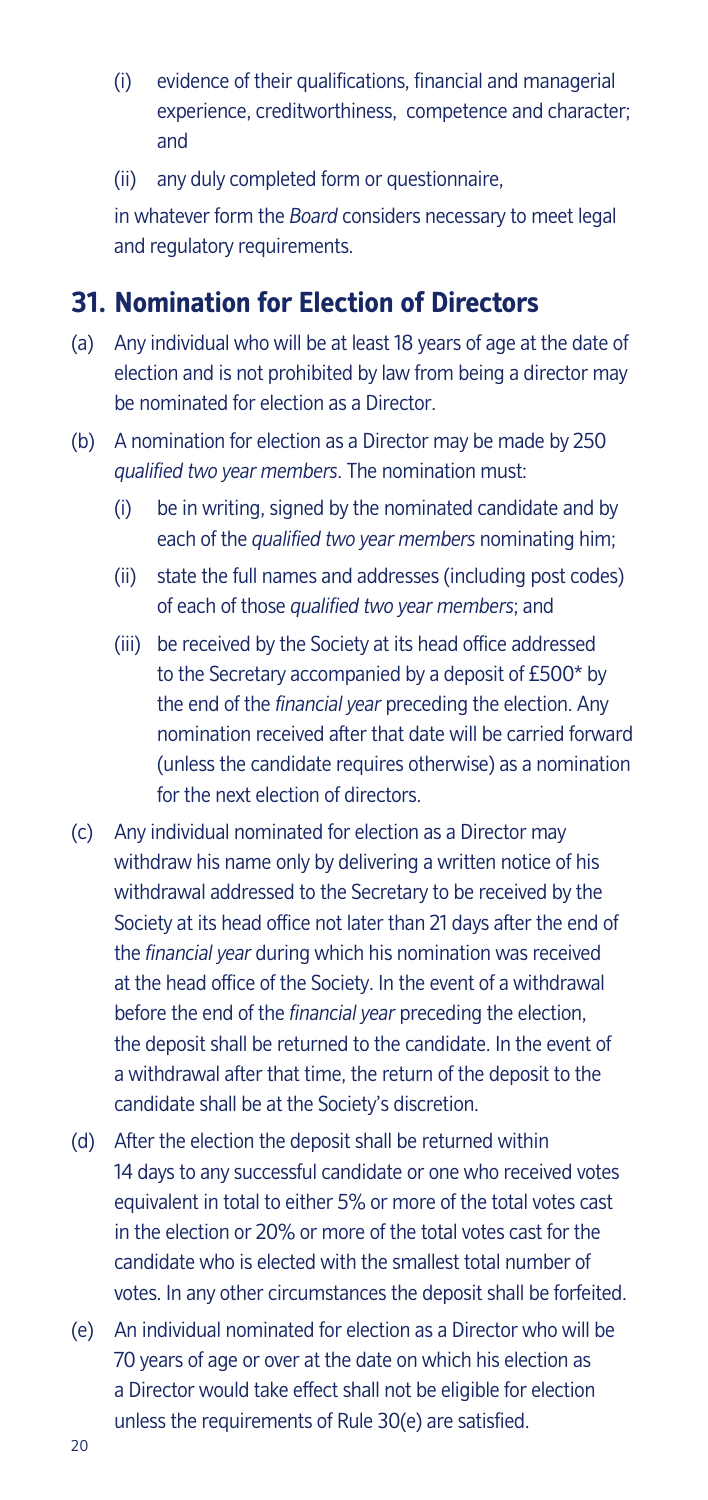## **32. Directors' Share investment**

Each Director shall hold a *share investment* to a value of not less than £1,000.

#### **33. Remuneration of Directors**

(a) The total remuneration of the Directors (exclusive of any remuneration paid in respect of executive duties) shall be decided by the *Board* but shall not exceed fifteen pence per ten thousand pounds of the Society's total assets at the start of the *financial year* in which the remuneration is paid.

\* These amounts have been updated in light of the amendments to the Building Societies Act 1986 pursuant to the Building Societies Act 1986 (Substitution of Specifed Amounts and Modifcation of the Funding Limit Calculation) Order 2007 (SI 2007/860)

(b) Directors shall be entitled to be reimbursed by the Society for all expenses properly incurred in connection with the Society's business.

(c) The *Board* may make payments for the purpose of providing pensions for former Directors and their dependants. Any pension payable shall be of such amount and on such terms and conditions as the *Board* may decide.

## **34. Directors' Interests**

- (a) A Director shall declare any interest in accordance with the *legislation* and any other material interest and (except in relation to matters to be decided under Rule 33) shall not vote on any matter to be decided by the *Board* in which he has such an interest. Nor shall he be counted in the *quorum* present at any meeting at which such matter is considered.
- (b) If any question arises at a *Board* meeting as to the materiality of a Director's interest or as to the entitlement of a Director to vote, and the Director does not agree to abstain from voting, the question shall be resolved by the Chairman of the meeting (or if the Chairman is the Director in question then by another Director present chosen by the meeting, with the Chairman abstaining, for this purpose) whose ruling shall be final and conclusive.
- (c) A Director may hold any office of profit with the Society (other than the office of auditor or valuer) simultaneously with his office of Director and may be appointed by the *Board* to an office of profit with any body corporate in which the Society is, or will be, interested. A Director appointed to an office of profit with any such body corporate shall promptly disclose to the *Board* any benefit he derives from that office.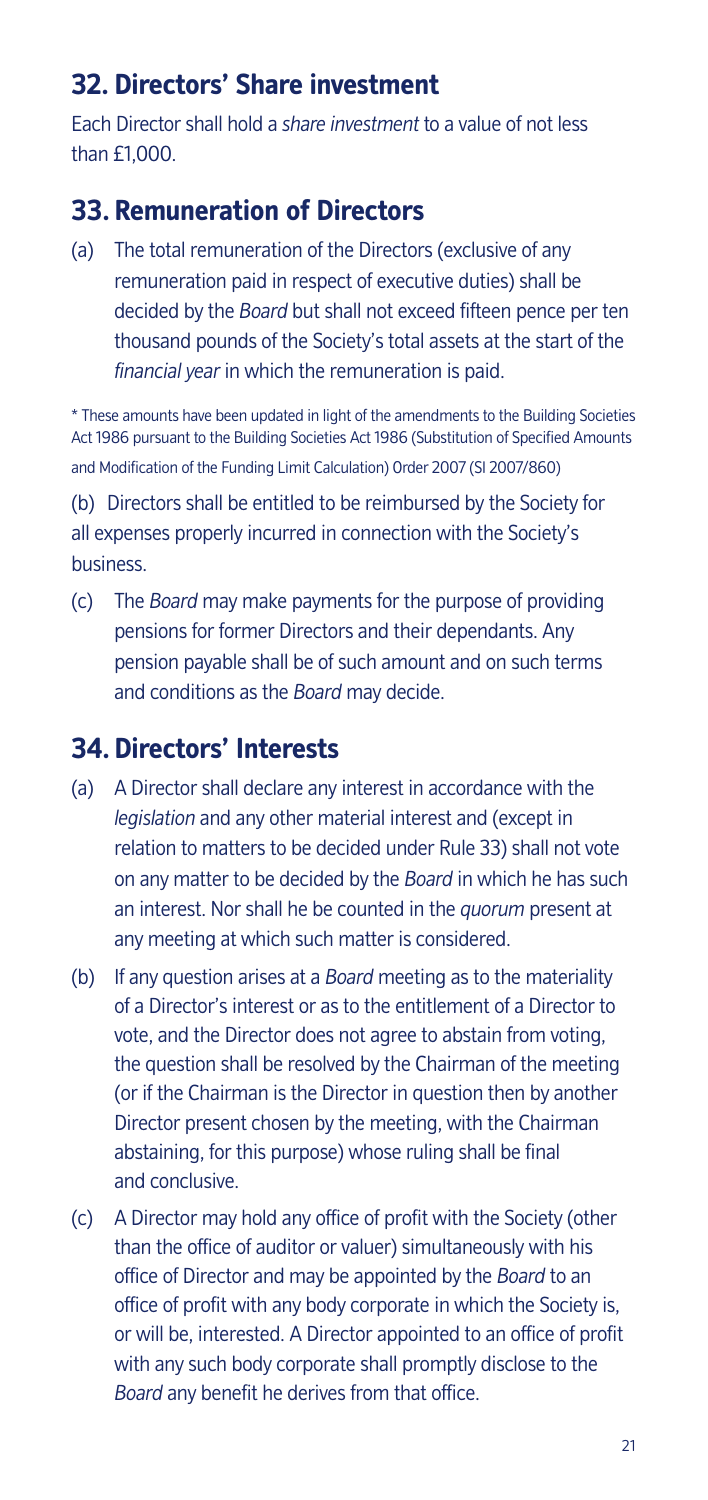(d) A Director, notwithstanding his interest, may be counted in the *quorum* present at any meeting at which he or any other Director is appointed to hold any office of profit with the Society or with any body corporate in which the Society is, or will be, interested or at which the terms of any such appointment are arranged. He may vote on any such appointment or arrangement other than his own appointment or the arrangement of the terms of that appointment.

#### **35. Indemnity**

Every Director or officer shall be indemnified by the Society against any liability which arises from or in the course of duty insofar as the *legislation* does not prevent such indemnity.

#### **36. Vacation of Office and Disqualification**

- (a) A Director shall cease to hold office:
	- (i) on the date specified in a written notice of resignation given to the Secretary;
	- (ii) on taking up permanent residence outside the United Kingdom without the prior written consent of all other Directors;
	- (iii) on conviction for any offence involving dishonesty or on imprisonment following conviction for any offence;
	- (iv) on being adjudicated bankrupt or compounding or making any arrangement with creditors generally;
	- (v) on becoming a *mental patient*;
	- (vi) on accepting or holding office or employment in another building society without the prior written consent of all other Directors;
	- (vii) in the case of a Director who is an executive of the Society, on termination of employment unless the *Board* resolves that the Director shall continue in office as such;
	- (viii) on ceasing to hold the *share investment* required under Rule 32;
	- (ix) if disqualified or otherwise prohibited at law or by any regulatory authority from holding office as a director of either a company or a building society;
	- (x) if requested in writing by all other Directors to resign;
	- (xi) if the *Board* passes a resolution to that effect after the Director has been absent from all meetings of the *Board*  held during a period of three consecutive *months*;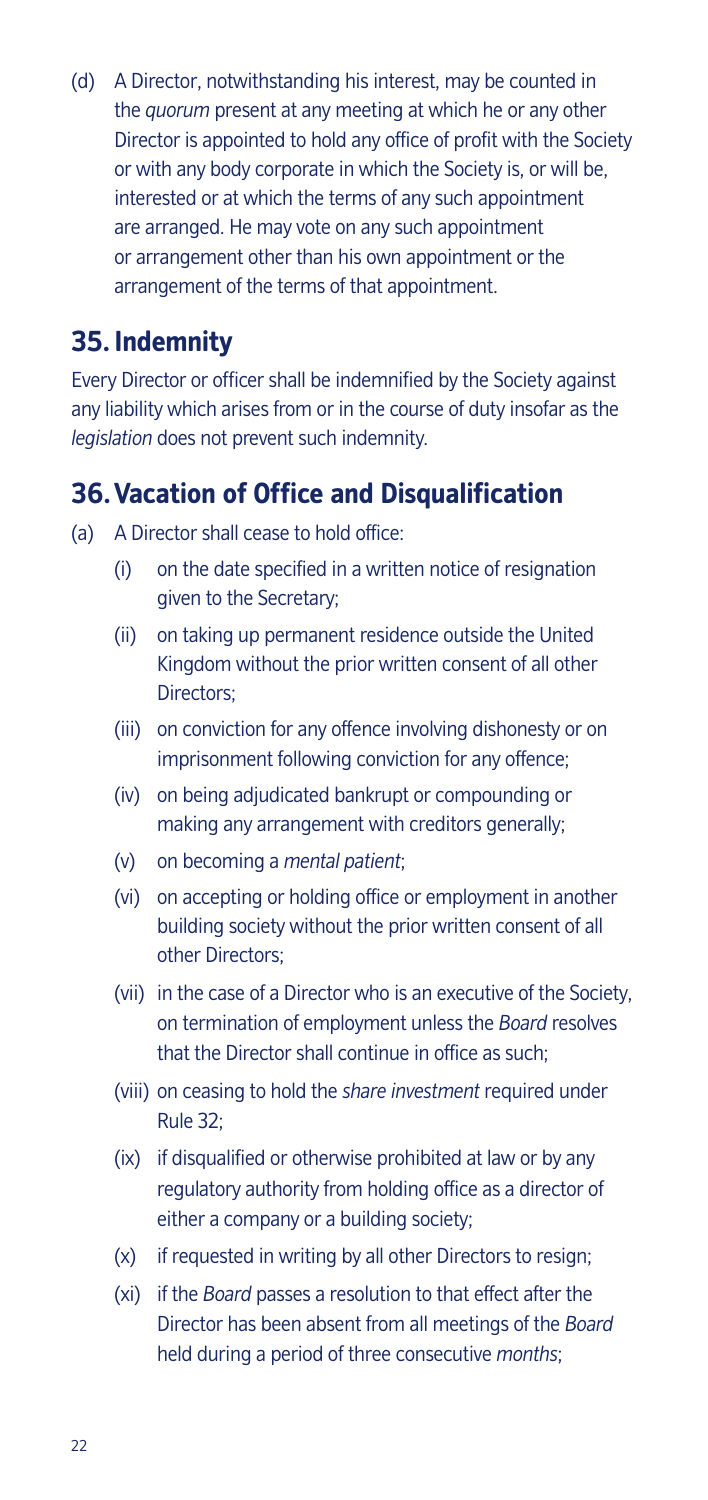- (xii) if a *resolution* to that effect is passed at a general meeting or on a *postal ballot*;
- (xiii) if the *Board* passes a resolution to that effect either: (1) after a regulatory authority has made it a condition of the Society's continued authorisation that the Director should cease to hold office or has imposed a requirement or made a recommendation that he should cease to hold office; or (2) following a failure by the Director to obtain or maintain any personal authorisation required from a regulatory authority relevant to the office of director; or
- (xiv) if the *Board* passes a resolution that it is no longer satisfed that the Director is fit and proper to be a Director.
- (b) All Directors shall be given at least 14 days written notice of a proposed resolution to be moved at a *Board* meeting to the effect that a Director shall cease to hold office.

# **Miscellaneous**

# **37. Settlement of Disputes**

The Society has an internal complaints procedure to resolve disputes with *members*. Any dispute which cannot be resolved may be referred to an ombudsman or any court with the relevant authority.

## **38. Notices**

- (a) Any notice to be given to the Society under these Rules must be in writing addressed to, and received by, the Secretary at the Society's head office.
- (b) Any notice which the Society is not required by the *legislation* or these Rules or the terms and conditions of any *share investment*  or *mortgage loan* to send to *members* personally may be given either by a notice displayed in a prominent position in every branch office or by advertisement in at least one national newspaper. Any such notice shall be assumed to have been served on the third day on which the notice has been displayed at branch offices or on the first day on which the notice has appeared in the national newspaper as the case may be.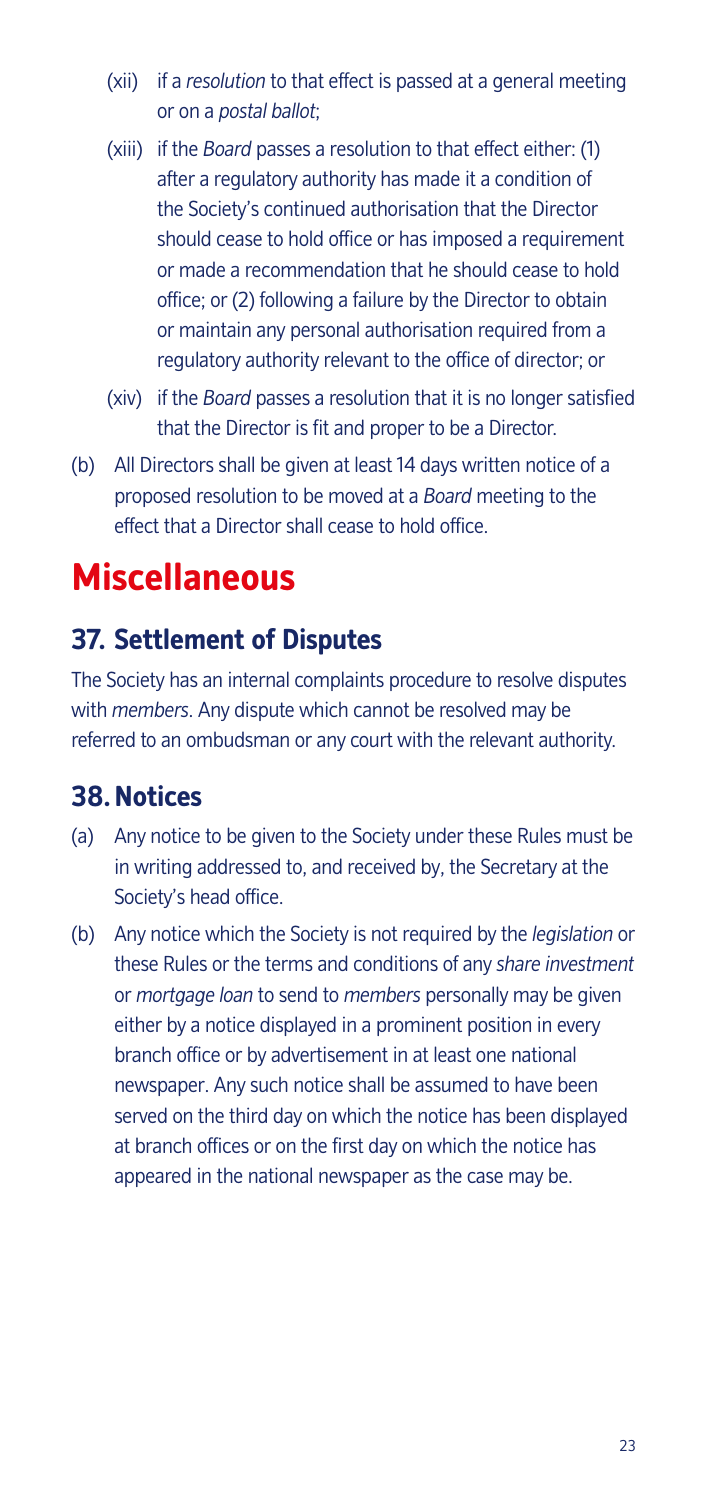## **39. Custody of the Seal and Securities**

- (a) The Society shall have a corporate seal and may have one or more facsimile copies of it. The Society's seal will contain its name. The Society will only use its seal with the authority of the *Board* and any document sealed shall be countersigned by an authorised individual. Documents may be sealed with the seal or a facsimile seal. All documents so sealed and countersigned shall be assumed to be validly executed by the Society.
- (b) The *Board* will arrange for the safe custody of the Society's seal and any facsimile copies of it and of the Society's mortgage deeds and other securities.

#### **40. Auditors**

- (a) The auditors shall be appointed at each Annual General Meeting to hold office from the end of the meeting until the end of the next Annual General Meeting.
- (b) The *Board* shall decide the remuneration to be paid to the auditors.

#### **41. Profts and Losses**

- (a) The Society may reserve all or part of the profit in any *financial year* either for general or specific purposes.
- (b) Any loss shown in the Society's accounts for any *financial year*  shall be met first from reserves. If the reserves are insufficient to meet the loss in full, the balance of the loss following depletion of the reserves shall be met by the holders of *deferred share investments* or subordinated debt in accordance with the terms of those investments and debts.
- (c) Any *deferred share (core capital) investment* must be issued on terms that limit the amount of the *periodic investment returns* that may be paid on such investment in respect of any given *financial year* to not more than the applicable *periodic investment returns cap*, in order to protect the reserves of the Society.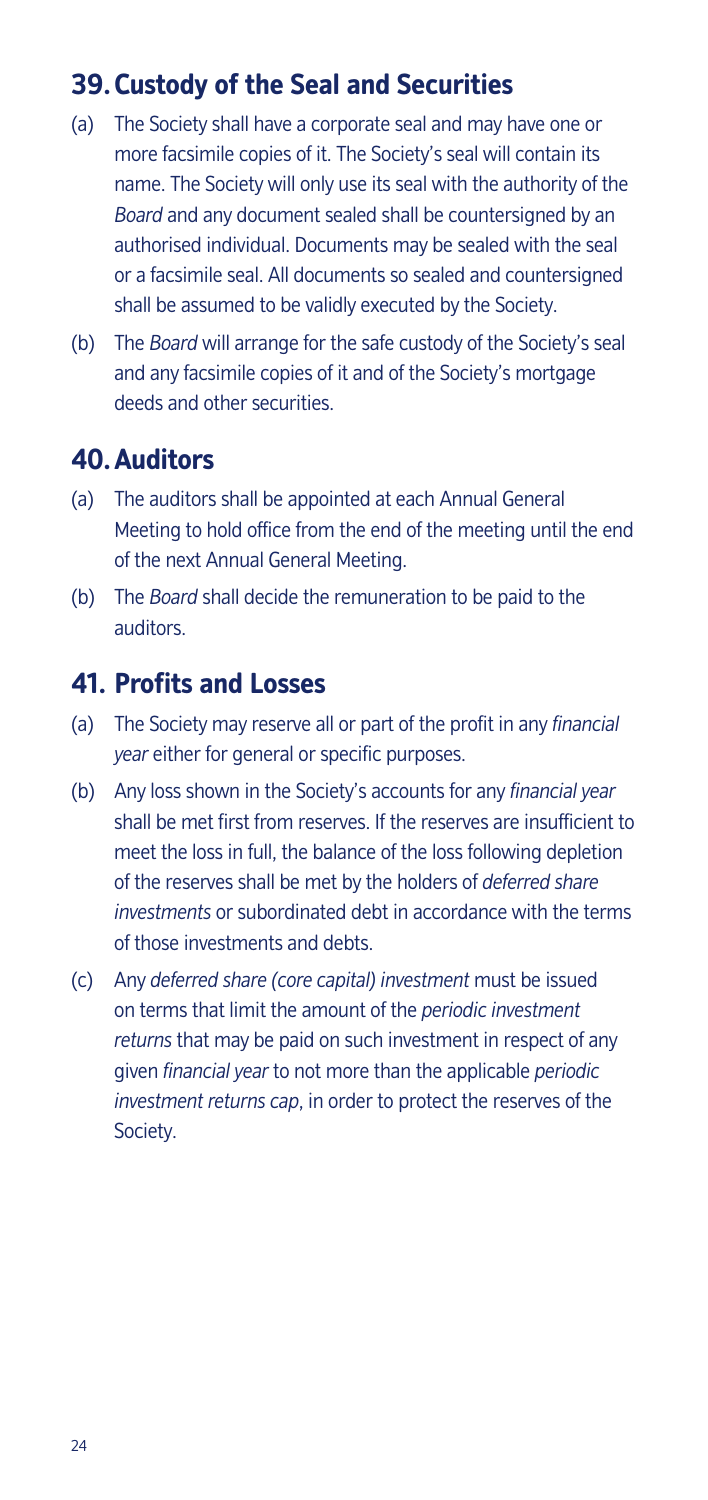# **42. Dissolution or Winding Up**

On dissolution or winding up any surplus remaining after the Society's creditors have been paid and all *share investments* (other than *deferred share (core capital) investments* unless and to the extent provided in their terms of issue) have been repaid (according to any order of priority under the terms of issue):

- (a) shall be paid in accordance with the instrument of dissolution (if any), but otherwise;
- (b) shall be divided among those *investing members* who have held *share investments* (other than *deferred share investments*) of at least £100 continuously for two years at the relevant date in proportion to the amount of their *share investments* at that date and those *investing members* who hold *deferred share investments* at the relevant date subject to, and in proportion to the amount specified in, or calculated by reference to, their terms of issue. The relevant date is the earlier of either the date of notice of a winding up or dissolution *resolution* or the date of presentation of a winding up petition.

# **Interpretation**

The Rules are to be interpreted in the way described below.

- (a) The Rules contain references to:
	- (i) amounts of money (in the definitions of *qualified two year member* and *qualified voting member* and in Rules 14 and 31);
	- (ii) numbers of words (in Rules 14, 16 and 22);
	- (iii) numbers of *members* (in Rules 14, 16 and 31);
	- (iv) numbers of days (in Rule 14); and
	- (v) percentages (in Rule 31).

These references represent amounts, numbers and percentages specified for particular purposes by the *legislation*. Each such amount, number and percentage shall be read as if followed by the words 'or such other amount, figure or percentage which is for the time being the maximum permitted for this purpose by the *legislation'*.

(b) The Rules apply subject to any provisions of the *legislation*. Any provisions of the Rules concerning an individual's age shall continue to apply as set out in the Rules unless and until such time as the *legislation* provides otherwise, in which case the Rules shall be read as if the change to the *legislation* has been incorporated into the Rules.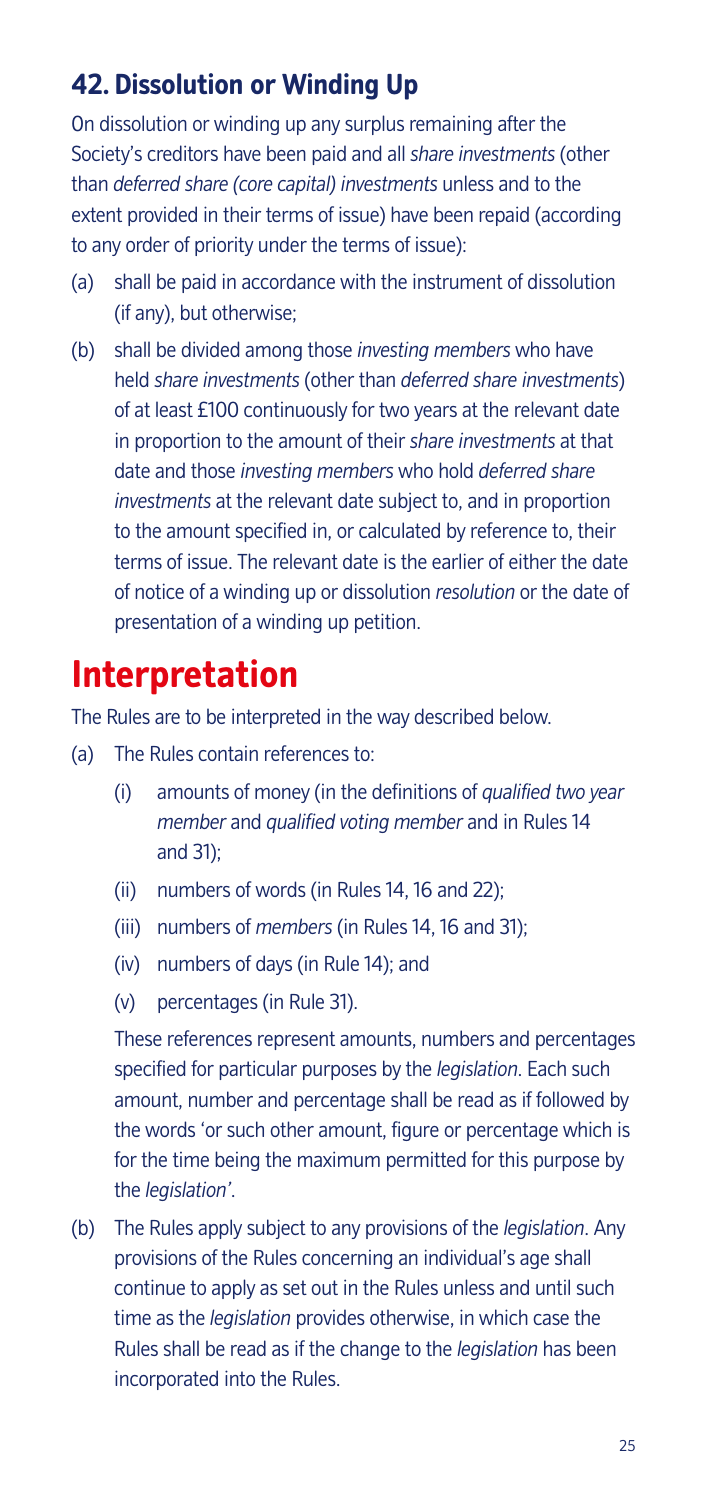- (c) Any words in the masculine include the feminine and any words in the singular include the plural.
- (d) The headings are provided for ease of reference and shall not affect the interpretation of the Rules.
- (e) The words in italics have the meanings set against them below.
- (f) Any reference to writing or written or any similar expression includes a reference to any method of reproducing words in a legible form.
- (g) Any reference to signature or to something being signed or executed shall include either: (i) a signature printed or reproduced by mechanical or other means; (ii) any stamp or other distinctive marking made by or with the authority of the person required to sign the document to indicate it is approved by such person; or (iii) to the extent that the *Board* has approved this for the relevant purpose, an electronic signature or other means of verifying the authenticity of an *electronic communication*.
- (h) Any reference to receipt at the Society's head office or any similar expression means a document in paper form having been received at the Society's head office by the Secretary of the Society or such other person as the Society may from time to time specify for the purpose.
- $(i)$ (i) (i) Any reference to a *person* having a *share investment*  includes references to any *share investment* which, under Section 4(2) of the Dormant Bank and Building Society Accounts Act 2008, that *person* is for the time being treated as having in respect of the balance of a dormant *share investment* account which the Society has transferred to an authorised reclaim fund in accordance with section 1 of that Act; and
	- (ii) "hold" or "held" in relation to a *share investment* shall be construed accordingly.
- *Authority*  the Financial Services Authority or any successor or other authority entitled to exercise supervision over the Society with respect to prudential matters
- *Board* the Society's Board of Directors constituted under these Rules
- *borrowing member* a *person* who has been accepted by the Society as a *member* in respect of a *mortgage loan*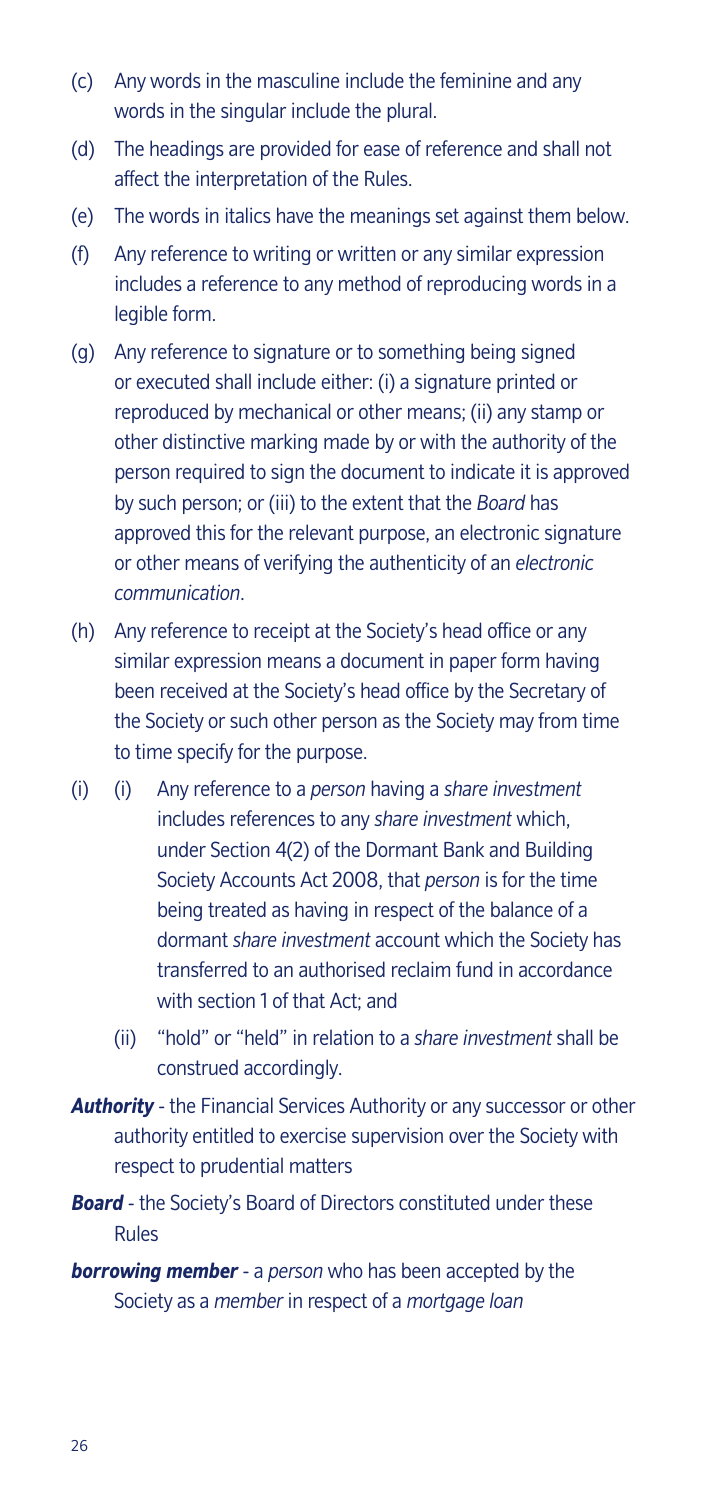*borrowing members' resolution* - a *resolution* which the *legislation*  requires to be passed by *borrowing members* 

- (a) to approve the terms of an amalgamation with another building society;
- (b) to transfer the Society's engagements to another building society or to undertake to fulfil the engagements of another building society; or
- (c) to transfer the Society's business to a company
- *deferred share investment* a *share investment* the terms of which provide that holders shall be entitled to repayment after the holders of *share investments* generally
- *deferred share (core capital) investment*  a *deferred share investment* which qualifies or is intended to qualify as common equity tier 1 capital (or equivalent) under the rules relating to capital adequacy or prudential requirements published by the *Authority* or other law or regulation applicable to the Society from time to time
- *electronic ballot* a ballot conducted as an electronic ballot in accordance with these Rules and the *legislation* on which some (but not all) of the voting is *electronic voting* and which, to the extent that voting in the ballot is not *electronic voting*, is conducted in accordance with the provisions of these Rules and the *legislation* which would apply if it were a *postal ballot* with no *electronic voting*
- *electronic communication* an electronic communication within the meaning of the Electronic Communications Act 2000 (as amended or re-enacted from time to time)
- *electronic platform*  one or more electronic facilities as may be approved by the *Board* from time to time that enable *members*  to attend and participate simultaneously in a general meeting of the Society without attending a physical meeting place
- *electronic voting*  voting which satisfies the requirements under the *legislation* for *electronic voting* in an electronic ballot
- *eligible member* a *member* who is entitled to receive notice of a general meeting and of any *postal ballot*.
- In the case of a meeting, an eligible member is:
- (a) any *member* who would have been eligible to vote at the meeting if the meeting were held on the date of the notice; and
- (b) any *person* who
	- (i) becomes a *member* after the date of the notice but before the last date fixed under Rule 26(b)(ii) for the receipt of forms appointing proxies to vote at the meeting; or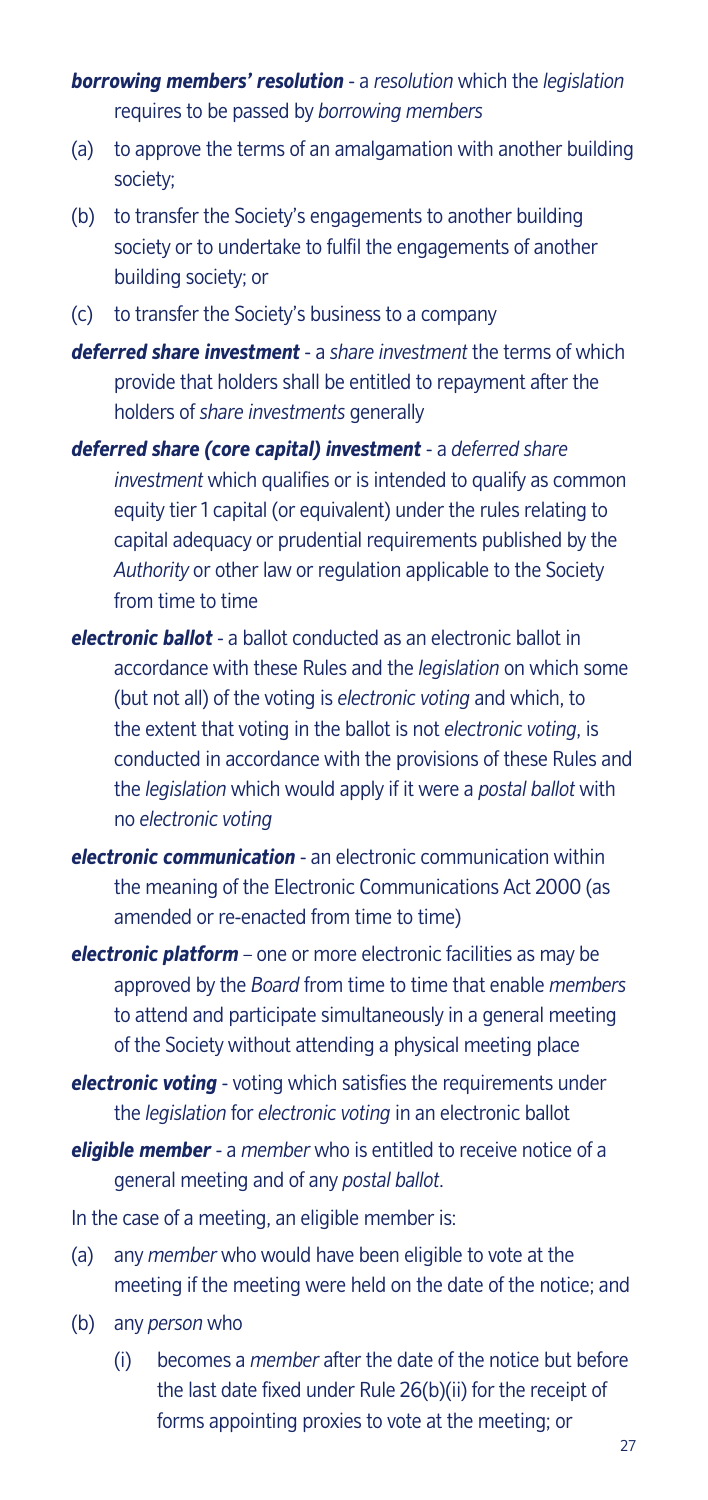(ii) is a *member* at the date of the notice and attains the age of 18 after that date and on or before the date of the meeting

and who would (in either case) be eligible to vote at the meeting if he remained such a *member* until the date of the meeting.

In the case of a *postal ballot,* an eligible member is

- (a) any *member* who would have been eligible to vote in the *postal ballot* if the closing date for the receipt of *voting papers* ('the closing date') were the same as the date of the notice; and
- (b) any *person* who
	- (i) becomes a *member* after the date of the notice but before the closing date; or
	- (ii) is a *member* at the date of the notice and attains the age of 18 after that date and on or before the closing date

and who would (in either case) be eligible to vote in the ballot if he remained such a *member* until the closing date

- *financial year* the year ending on 4 April or such other date as the *Board* may decide
- *investing member* a *member* who has a *share investment*
- *investing members' resolution* a *resolution* which the *legislation*  requires to be passed by *investing members*
- (a) to approve the terms of an amalgamation with another building society;
- (b) to transfer the Society's engagements to another building society or to undertake to fulfil the engagements of another building society; or
- (c) to transfer the Society's business to a company
- *legislation*  Building Societies Act 1986 and any amendment or re-enactment of it and any orders made under it
- *member*  a *person* who is an *investing member* or a *borrowing member* or both
- *membership* the status of *investing members* or *borrowing members*
- *Memorandum* the Society's Memorandum of powers registered under the requirements of the *legislation*
- *mental patient*  a patient within the meaning of the Mental Health Act 1983, the Mental Health (Scotland) Act 1984 or the Mental Health (Northern Ireland) Order 1986, in each case as amended or re-enacted from time to time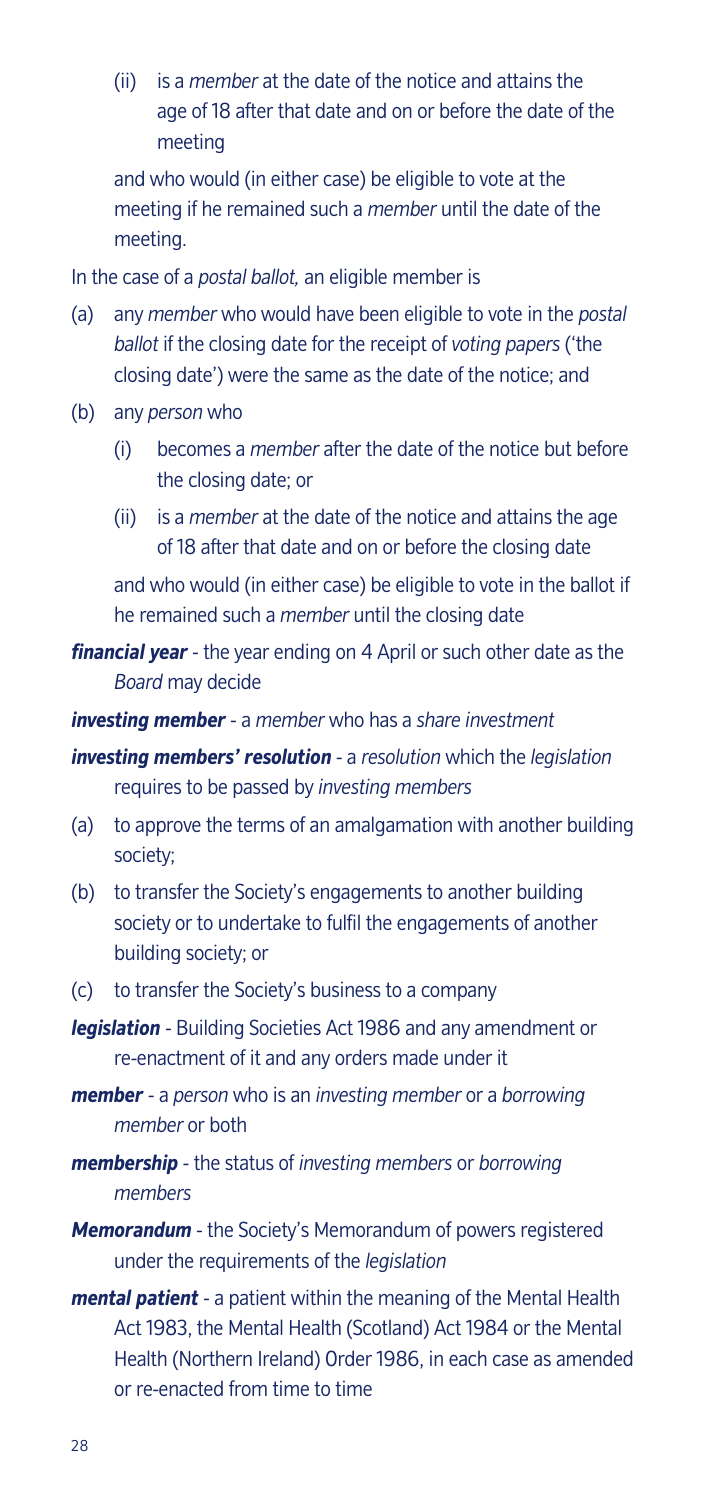#### *month* - calendar month

- *mortgage loan* a loan which is substantially secured on land. For this purpose, a loan is substantially secured on land if the Society is satisfied that, at the date when the loan is made or acquired:
- (a) the loan is a loan secured on land within the meaning of the *legislation*; and
- (b) the value of that land (less the amount owing on any other secured loan having priority) is more than 50% of the amount owing on the loan
- *ordinary resolution*  a *resolution* which may be passed by a simple majority of votes cast
- *periodic investment returns*  the returns (if any) from time to time paid to holders of *deferred share (core capital) investments*
- *periodic investment returns cap*  the maximum amount of *periodic investment returns* which may be paid on each *deferred share (core capital) investment* in respect of any given financial year. The initial *periodic investment returns cap*, applicable to *periodic investment returns* in respect of the financial year to 4 April 2013 will be £15 per share, and (subject as stated below) in respect of each subsequent financial year will be adjusted for inflation by reference to the United Kingdom Consumer Price Index (overall index, 2005=100) (CPI) published by the Office for National Statistics (or any successor to that index). Such adjustment will be made by applying the CPI annual inflation percentage published by the Office for National Statistics in its statistical bulletin for the last full calendar month of the financial year in respect of which the *periodic investment returns* are payable (being the percentage increase or decrease over the twelve months to and including that month) to the prevailing *periodic investment returns cap*. If the CPI ceases to be published and no direct successor or replacement index is published, the *Board* shall be entitled to determine an appropriate replacement index for determining inflationbased adjustments to the *periodic investment returns cap*, and shall have sole discretion to determine any modifications to the method of determining inflation-based adjustments to the *periodic investment returns cap* during the transition from CPI to the replacement index. The Society shall in each year determine the adjustment to the *periodic investment returns cap* promptly following publication of the relevant CPI (or successor or replacement index) data by the Office for National Statistics (or such successor or other organisation as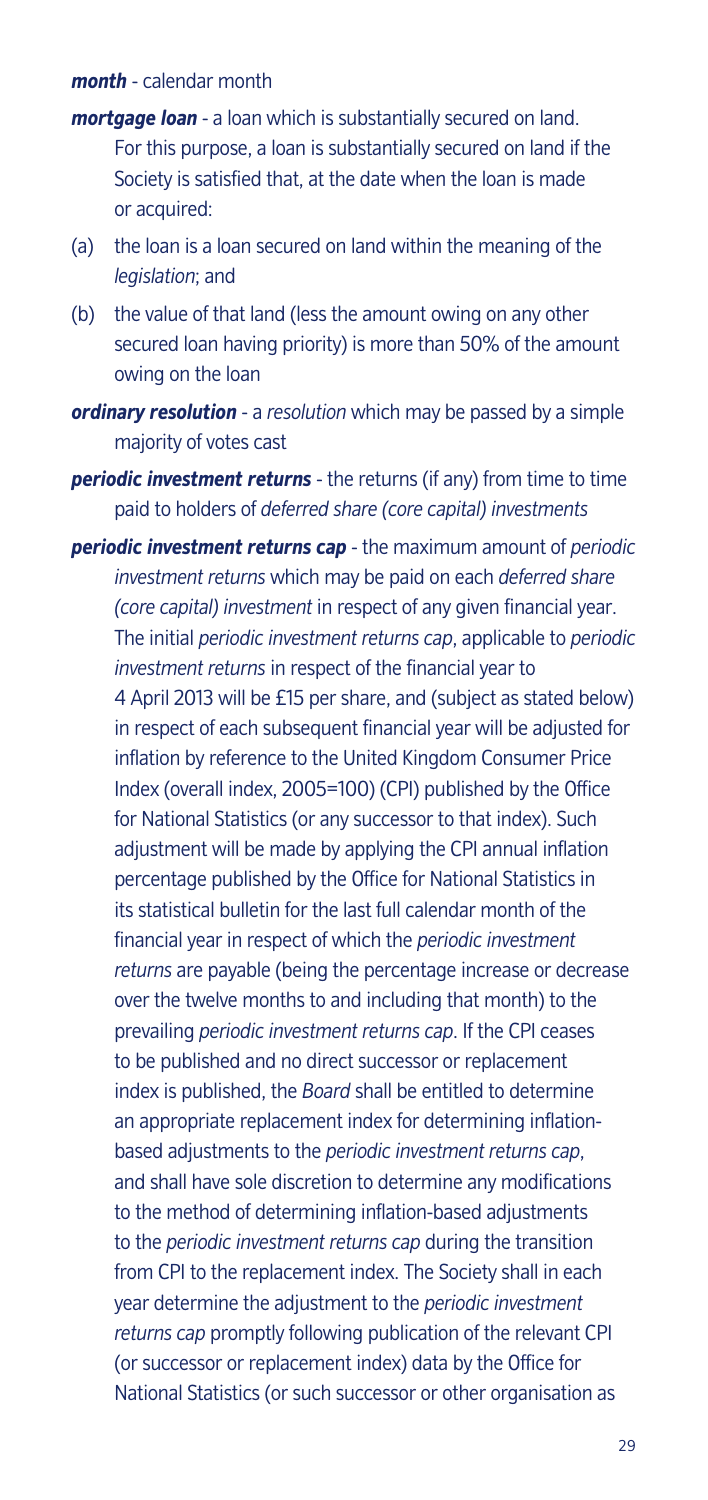may be responsible for publishing official data with respect to the relevant index) and will notify *members* of the adjusted *periodic investment returns cap* not later than at the first Annual General Meeting following publication of the relevant data. In the event that adjustment of the *periodic investment returns cap*  in the manner described above would prejudice the regulatory capital treatment of the *deferred share (core capital) investment*, the Society will disapply those adjustment provisions and the *periodic investment returns cap* will remain at (or revert to) £15 per share

#### *person* - any individual or body corporate

- *postal ballot*  a ballot conducted as a postal ballot in accordance with the *legislation* and these Rules or, if the *Board* permits any voting in the ballot to take place as *electronic voting*, a ballot conducted as an *electronic ballot*
- *preferred share investment* a *share investment* the terms of which entitle holders to priority of repayment over holders of *share investments* generally on a winding up or dissolution
- *qualified two year member* a *member* who, in the case of a *member* who is an individual, is at least 18 years of age at the relevant date (as explained below) and who
- (a) held a *share investment* with a value of at least £100 (except in relation to Rule 31 (Nomination for Election of Directors) where the value is at least £200)\* throughout the period of two years ending on the relevant date (and for this purpose a *person* will be treated as holding a *share investment* during any period when his *share investment* was cancelled under Rule 5(b)(iv), provided that his *share investment* is reinstated before the end of the two year period); or
- (b) owed at least £100 (except in relation to Rule 31 (Nomination for Election of Directors) where the value is at least £200)\* on a *mortgage loan* throughout the period of two years ending on the relevant date.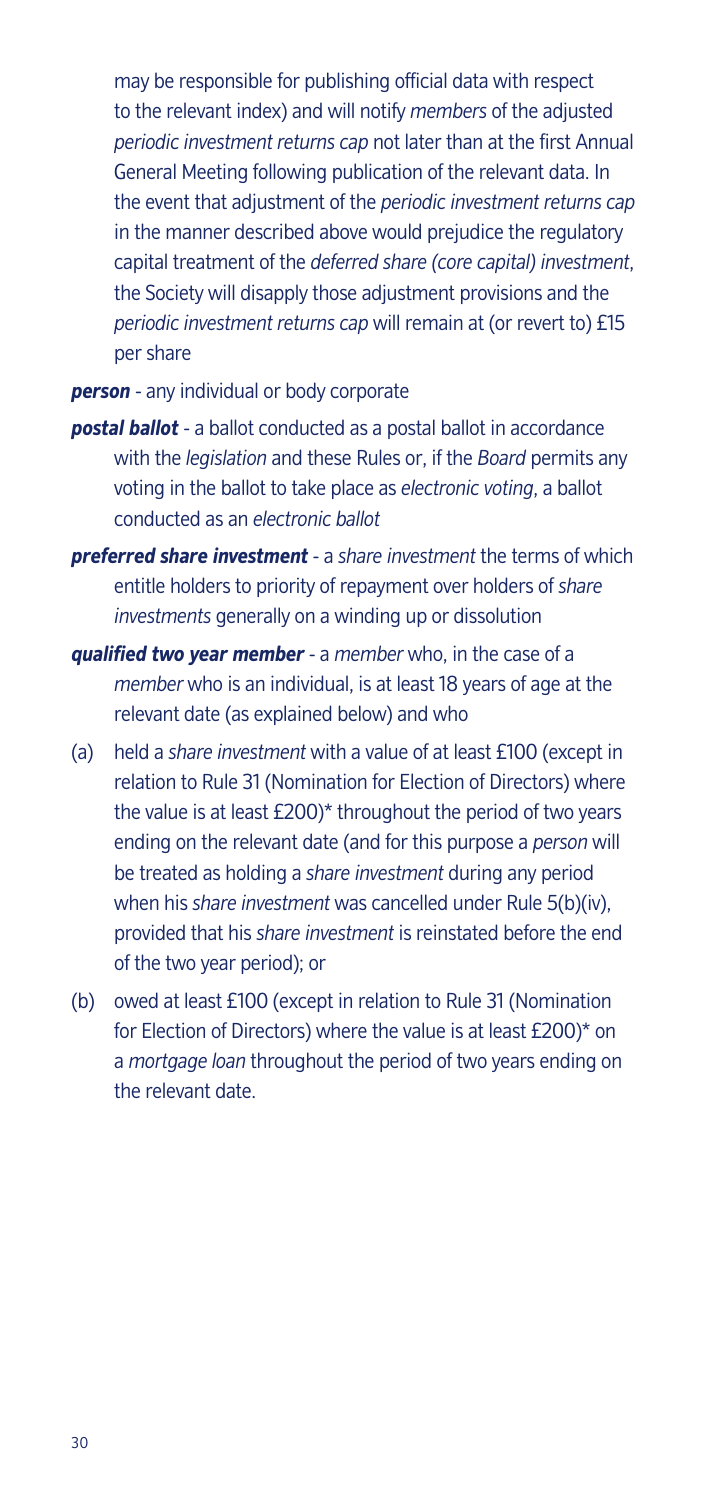The relevant date means, for each of the following purposes, the date shown beside it:

| <b>Purpose</b>                                                                       | Date                                                        |
|--------------------------------------------------------------------------------------|-------------------------------------------------------------|
| Nominating a candidate for<br>election as a Director                                 | The date on which the<br>Society receives the<br>nomination |
| Requesting the Society<br>to call a Special General<br>Meeting                       | The date on which the<br>Society receives the request       |
| Requesting the Society to<br>put a resolution to an Annual<br><b>General Meeting</b> | The date on which the<br>Society receives the request       |

*qualified voting member* - a *member* who is eligible to vote on a *resolution* at a general meeting or in a *postal ballot*, namely, a *member* who:

- (a) in the case of a *member* who is an individual, is at least 18 years of age at the date of the meeting or (in the case of a *postal ballot*) at the closing date for the receipt of *voting papers*; and
- (b) meets either the requirements to vote as an *investing member*  set out in subparagraph (1) below, or the requirements to vote as a *borrowing member* set out in subparagraph (2) below.
	- (1) *Investing members*

The requirements to vote as an *investing member* on an *ordinary resolution*, a *special resolution* or an *investing members' resolution* are that the *member*:

(i) held a *share investment* at the end of the *fnancial year*  before the voting date;

\* These amounts have been updated in light of the amendments to the Building Societies Act 1986 pursuant to the Building Societies Act 1986 (Substitution of Specifed Amounts and Modifcation of the Funding Limit Calculation) Order 2007 (SI 2007/860)

- (ii) held a *share investment* with a value of at least £100 on the *voting qualifcation date*; and
- (iii) held a *share investment* on the *voting date*.
- (2) *Borrowing members*

The requirements to vote as a *borrowing member* on an *ordinary resolution*, a *special resolution* or a *borrowing members' resolution* are that the *member* owed at least £100 on a *mortgage loan* both at the end of the *financial year* before the *voting date* and on the *voting date*.

*quorum* - the minimum number of people required for a meeting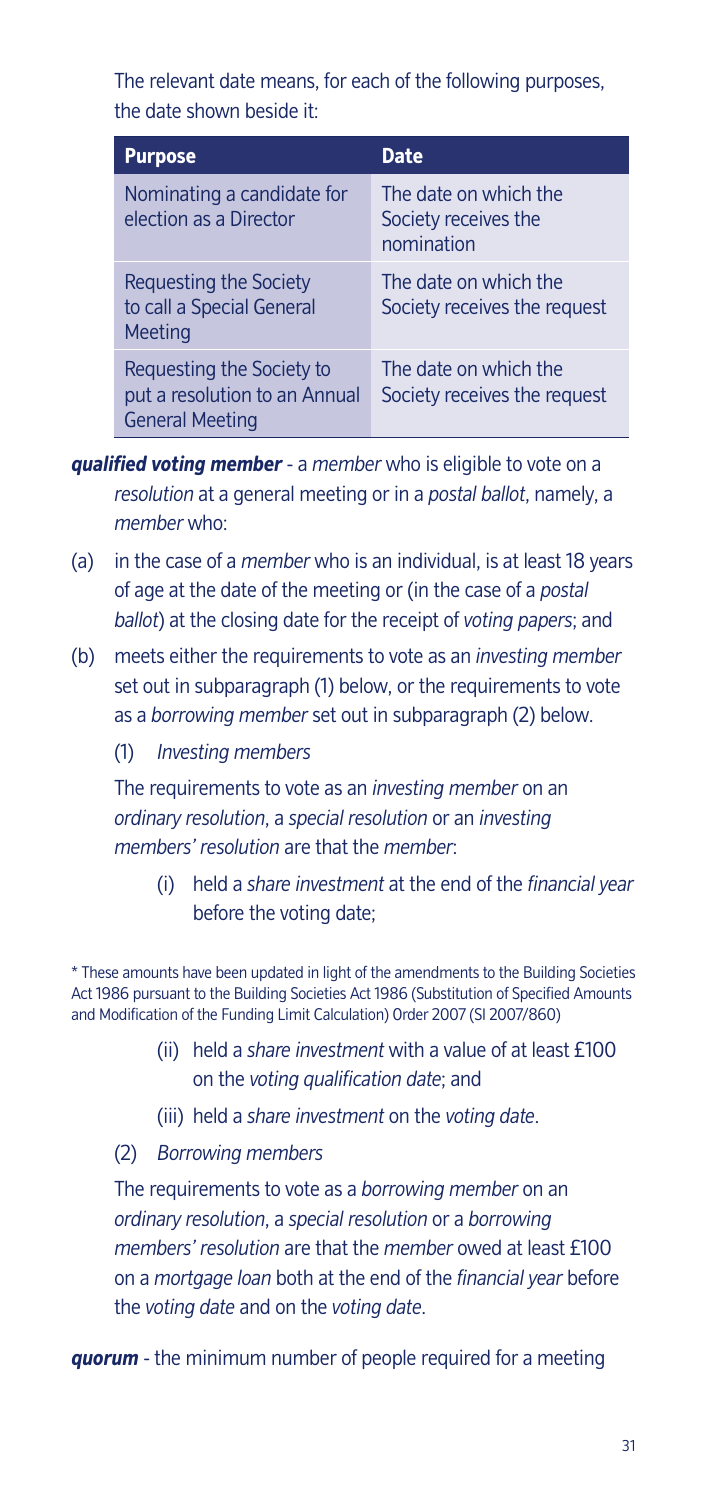#### *resolution* - a *resolution* of *members* passed at a general meeting or on a *postal ballot*

- (or more than one such place) for a general meeting at which *secondary meeting place* – a secondary physical meeting place *members* may attend and participate in the general meeting simultaneously as an alternative to attending the principal physical meeting place
- *share investment* an investment classed as shares under the terms and conditions of the account
- *special resolution* a *resolution* which may be passed only by a majority of 75% of votes cast in favour of the *resolution*
- *voting date* the date of the general meeting at which any *resolution*  is to be moved, except that:
- (a) where the voting is to be conducted by *postal ballot*, the voting date is the closing date for the receipt of *voting papers*; and
- (b) in the case of a *member* who appoints a proxy to vote at a meeting, the voting date is the last date fixed under Rule 26(b) (ii) for the receipt of proxy forms
- *voting paper* a paper or an *electronic communication* in such form as may be approved by the *Board* from time to time for the purpose of a *member* casting a vote in a *postal ballot* or an *electronic ballot*
- *voting qualification date* in the case of a meeting or *postal ballot*  held between the beginning of the *financial year* and the conclusion of the Annual General Meeting for that year, the last day of the preceding *financial year;* in any other case, the day which falls 56 days before the date of the meeting or (as the case may be) the closing date for the receipt of *voting papers*.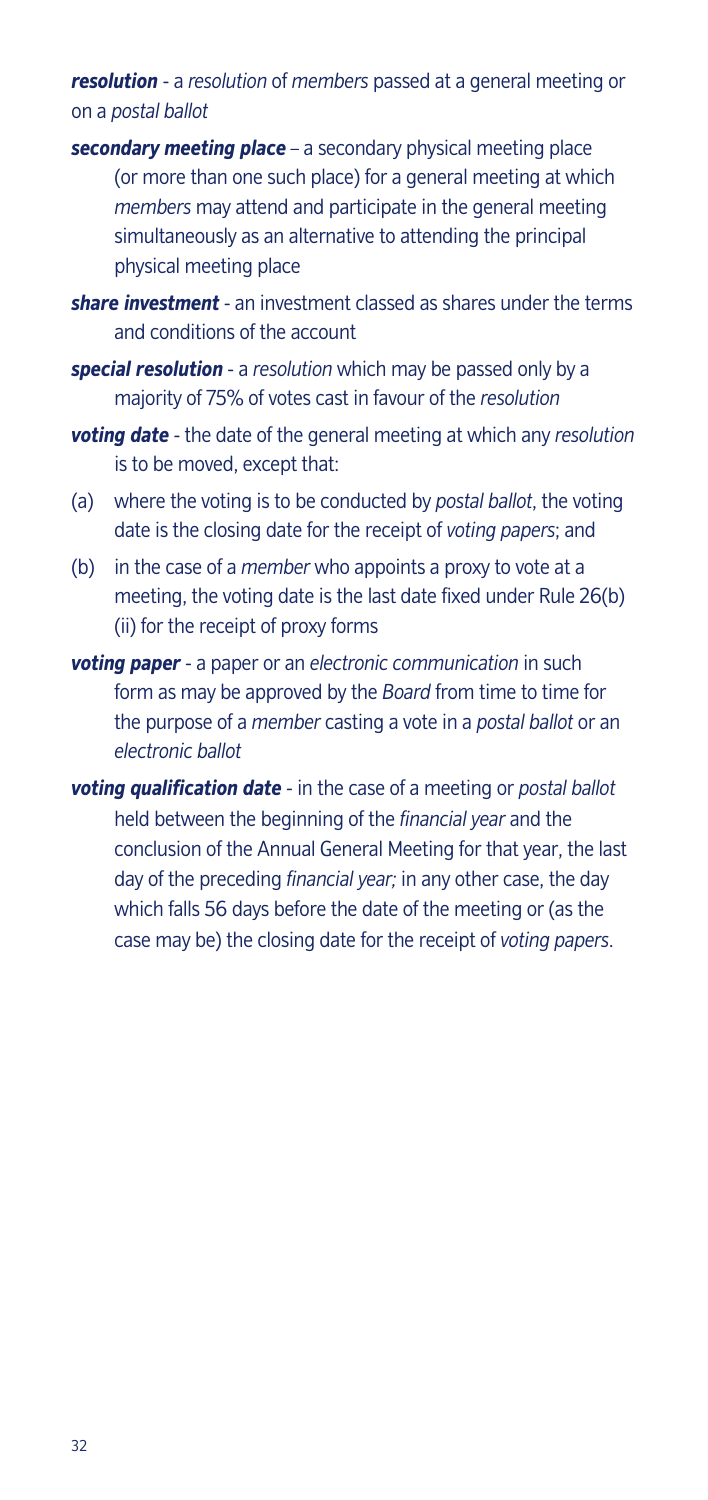# **Index to Rules**

| <b>Rule</b> |                                                   | Page |
|-------------|---------------------------------------------------|------|
| 1.          | Constitution                                      | 4    |
| 2.          | Name and Address                                  | 4    |
| 3.          | Commitment                                        | 4    |
| 4.          | Source and use of funds                           | 4    |
| 5.          | Share investments                                 | 4    |
| 6.          | Mortgage loans                                    | 5    |
| 7.          | <b>Status and Rights of Members</b>               | 7    |
| 8.          | <b>Joint Members</b>                              | 8    |
| 9.          | <b>Young Persons</b>                              | 8    |
| 10.         | Incapacity or Infirmity                           | 8    |
| 11.         | <b>Trusts</b>                                     | 8    |
| 12.         | <b>General Meetings</b>                           | 9    |
| 13.         | <b>Annual General Meetings</b>                    | 9    |
| 14.         | <b>Special General Meetings</b>                   | 9    |
| 15.         | Means of Participation in General Meetings        | 9    |
| 16.         | <b>Resolutions</b>                                | 10   |
| 17.         | Quorum at General Meetings                        | 11   |
| 18.         | <b>Adjournment of Meeting</b>                     | 12   |
| 19.         | <b>Chairman of General Meeting</b>                | 12   |
| 20.         | Representatives of Corporate Members              | 12   |
| 21.         | <b>Postal Ballots</b>                             | 12   |
| 22.         | Notice of Meetings and Postal Ballots             | 13   |
| 23.         | Validity of Meetings and Postal Ballots           | 14   |
| 24.         | <b>Voting Entitlement</b>                         | 14   |
| 25.         | <b>Voting Procedure</b>                           | 14   |
| 26.         | Proxies                                           | 15   |
| 27.         | Powers and Duties of the Board                    | 17   |
| 28.         | Size of Board                                     | 17   |
| 29.         | <b>Board Meetings</b>                             | 17   |
| 30.         | Appointment, Election and Retirement of Directors | 18   |
| 31.         | Nomination for Election of Directors              | 20   |
| 32.         | Directors' Share investment                       | 21   |
| 33.         | <b>Remuneration of Directors</b>                  | 21   |
| 34.         | Directors' Interests                              | 21   |
| 35.         | Indemnity                                         | 22   |
| 36.         | Vacation of Office and Disqualification           | 22   |
| 37.         | Settlement of Disputes                            | 23   |
| 38.         | <b>Notices</b>                                    | 23   |
| 39.         | Custody of the Seal and Securities                | 24   |
| 40.         | Auditors                                          | 24   |
| 41.         | <b>Profits and Losses</b>                         | 24   |
| 42.         | Dissolution or Winding Up                         | 25   |